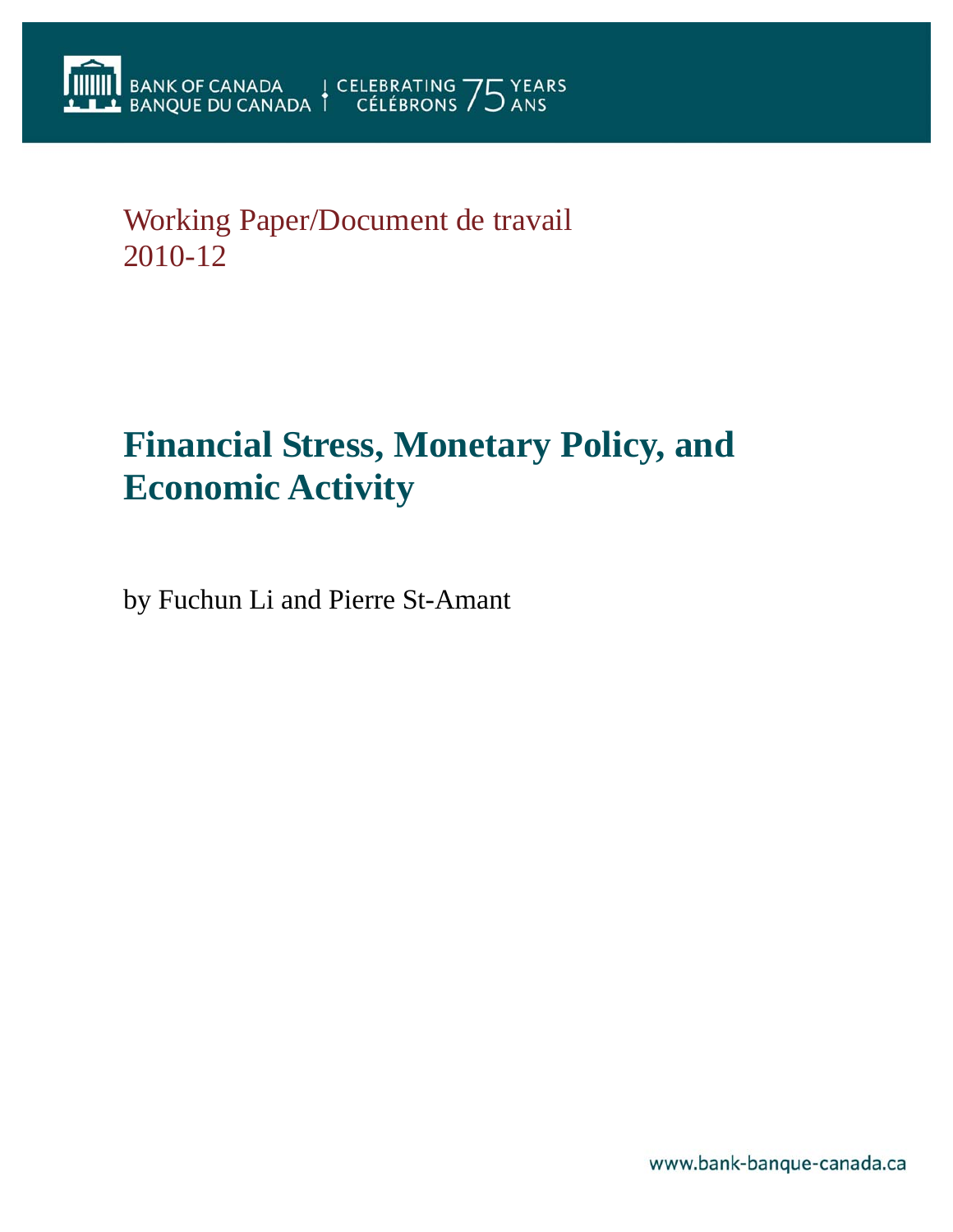Bank of Canada Working Paper 2010-12

May 2010

## **Financial Stress, Monetary Policy, and Economic Activity**

**by** 

#### **Fuchun Li<sup>1</sup> and Pierre St-Amant<sup>2</sup>**

1Financial Stability Department Bank of Canada Ottawa, Ontario, Canada K1A 0G9 fuchunli@bankofcanada.ca

2Pierre St-Amant is completing a temporary assignment at the International Monetary Fund.

2 International Monetary Fund. Bank of Canada working papers are theoretical or empirical works-in-progress on subjects in economics and finance. The views expressed in this paper are those of the authors. No responsibility for them should be attributed to the Bank of Canada or the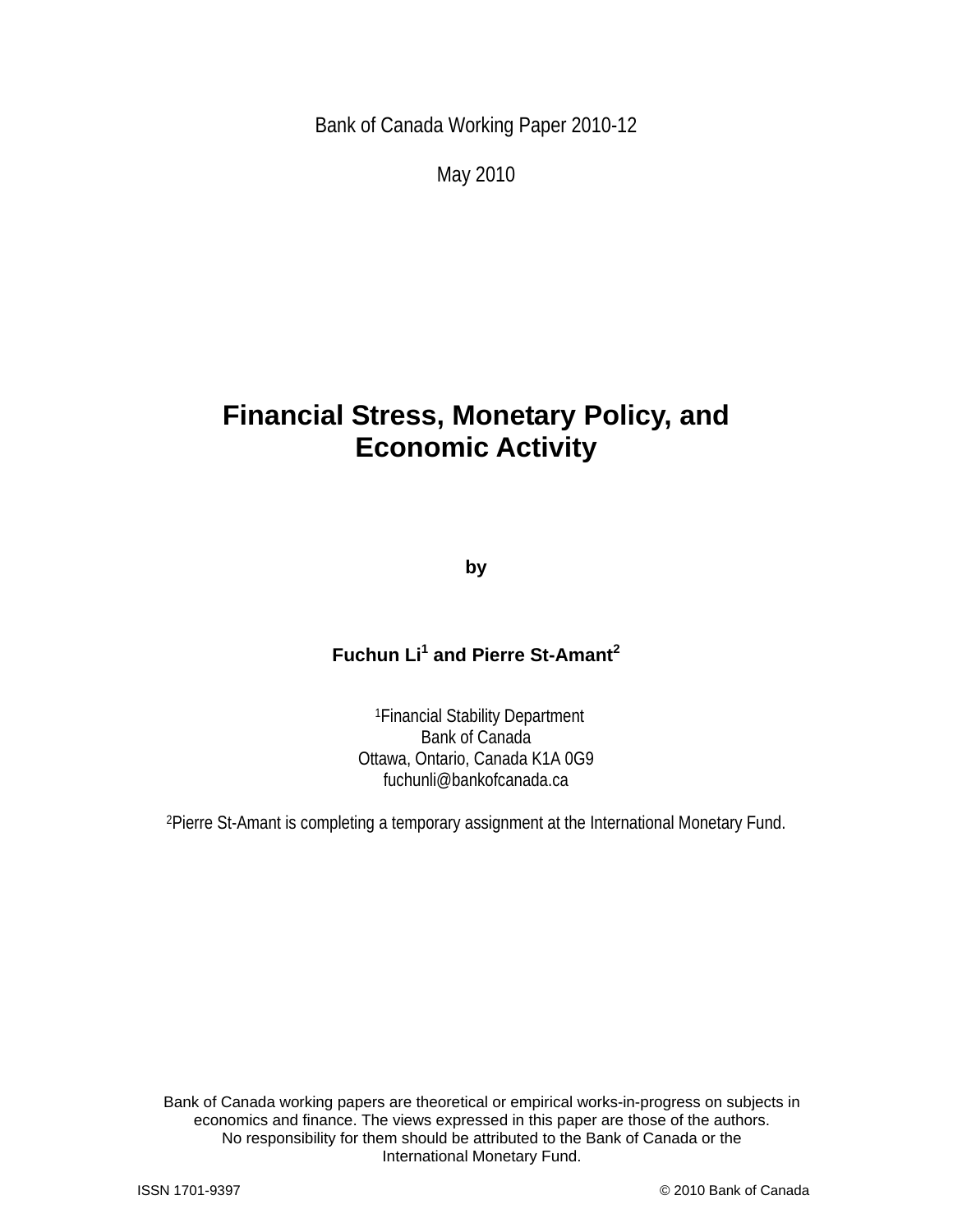### **Acknowledgements**

We are grateful to Ian Christensen, Paul Corrigan, Allan Crawford, Walter Engert, Ben Fung, Cesaire Meh, Miroslav Misina, Greg Tkacz for helpful comments and suggestions, Thomas Carter, and Dylan Thomas Hogg for technical assistance. We also thank seminar participants at the Bank of Canada, the 2008 Far-Eastern Econometric Society Meeting in Singapore, the 2008 Annual Meeting of Canadian Economic Association, and the 2008 Meeting of the Societe Canadienne de Science Economique.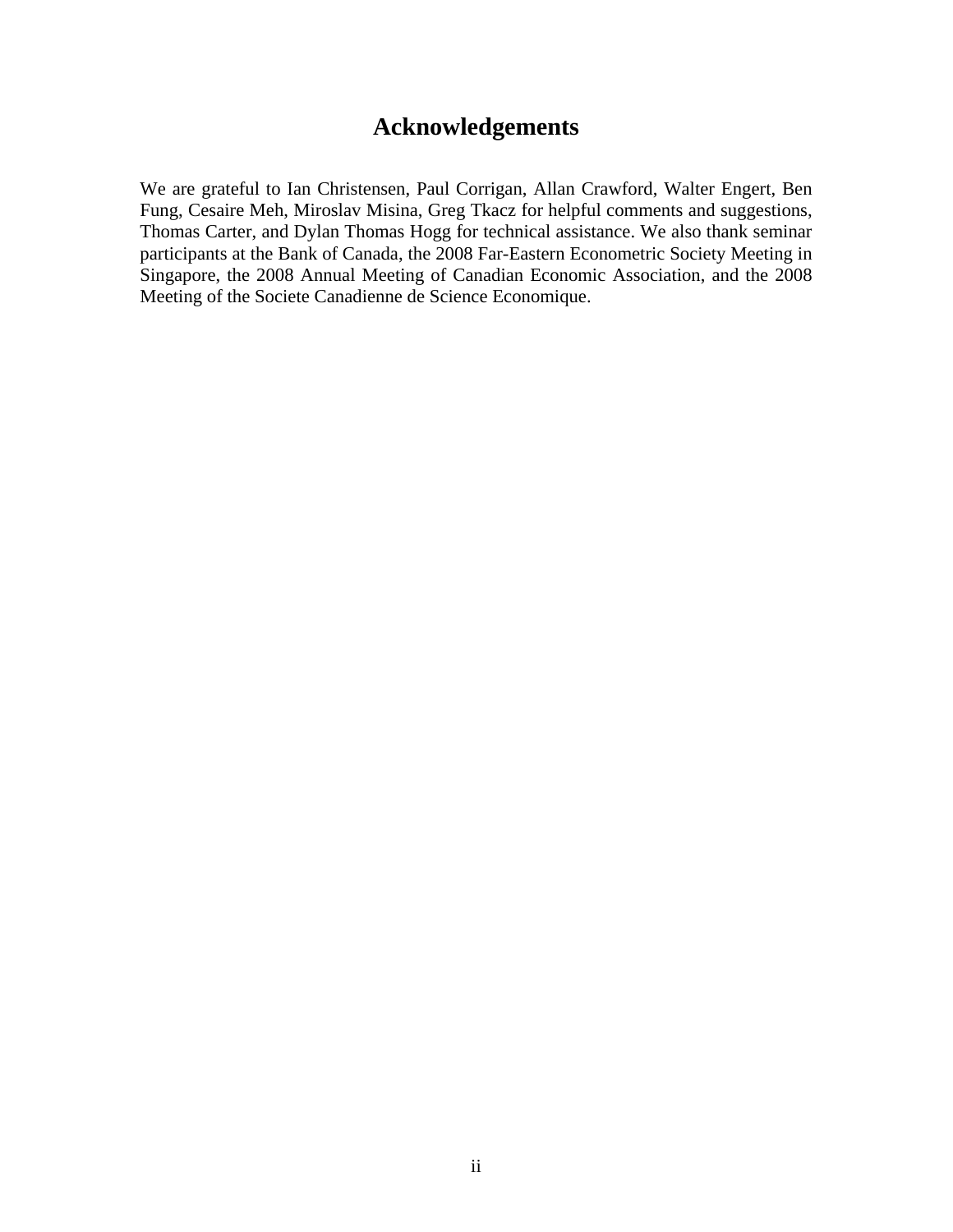#### **Abstract**

This paper examines empirically the impact of financial stress on the transmission of monetary policy shocks in Canada. The model used is a threshold vector autoregression in which a regime change occurs if financial stress conditions cross a critical threshold. Using the financial stress index developed by Illing and Liu (2006) as a measure of the Canadian financial stress conditions, the authors examine questions such as: Do contractionary and expansionary monetary policy shocks have symmetric effects? Do financial stress conditions play a role as a nonlinear propagator of monetary policy shocks? Does monetary policy have the same effect on the real economy in the low financial stress regime and in the high financial stress regime? Suppose that the economy is currently in a given financial stress regime, do monetary policy shocks have a substantial effect on the transition probability of moving from the given regime to the other? The empirical findings reveal that (i) contractionary monetary shocks typically have a larger effect on output than expansionary monetary shocks; (ii) the effects of large and small shocks are approximately proportional; (iii) expansionary monetary shocks have larger effects on output in the high financial stress regime than in the low financial stress regime; (iv) large expansionary monetary shocks increase the likelihood of moving to, or remaining in, the low financial stress regime; (v) typically, high financial stress regime has been characterized by weaker output growth, higher inflation, and higher interest rates.

*JEL classification: G01, E50, C01 Bank classification: Financial stability; Monetary policy and uncertainty* 

#### **Résumé**

Les auteurs procèdent à une étude empirique des effets des tensions financières sur la transmission des chocs de politique monétaire au Canada. Ils recourent à un modèle vectoriel autorégressif dans lequel l'atteinte d'un seuil de tension critique induit un changement de régime. Se fondant sur l'indice élaboré par Illing et Liu (2006) pour mesurer le niveau des tensions financières au Canada, ils s'efforcent de répondre à une série de questions, dont celles-ci : Les chocs de politique monétaire restrictifs et expansionnistes ont-ils une influence symétrique? La présence de tensions financières favorise-t-elle une propagation non linéaire des chocs? La politique monétaire a-t-elle la même incidence sur l'économie réelle dans un régime de faible tension financière que dans un régime de forte tension financière? Dans un régime de tension donné, les chocs monétaires influent-ils beaucoup sur la probabilité que l'économie bascule dans l'autre régime? Les auteurs constatent que : 1) les chocs monétaires restrictifs ont dans l'ensemble un retentissement plus accentué sur la production que les chocs monétaires expansionnistes; 2) les chocs de grande comme de petite ampleur ont des répercussions approximativement proportionnelles; 3) les chocs expansionnistes ont des effets plus marqués sur la production dans le régime de forte tension que dans le régime opposé;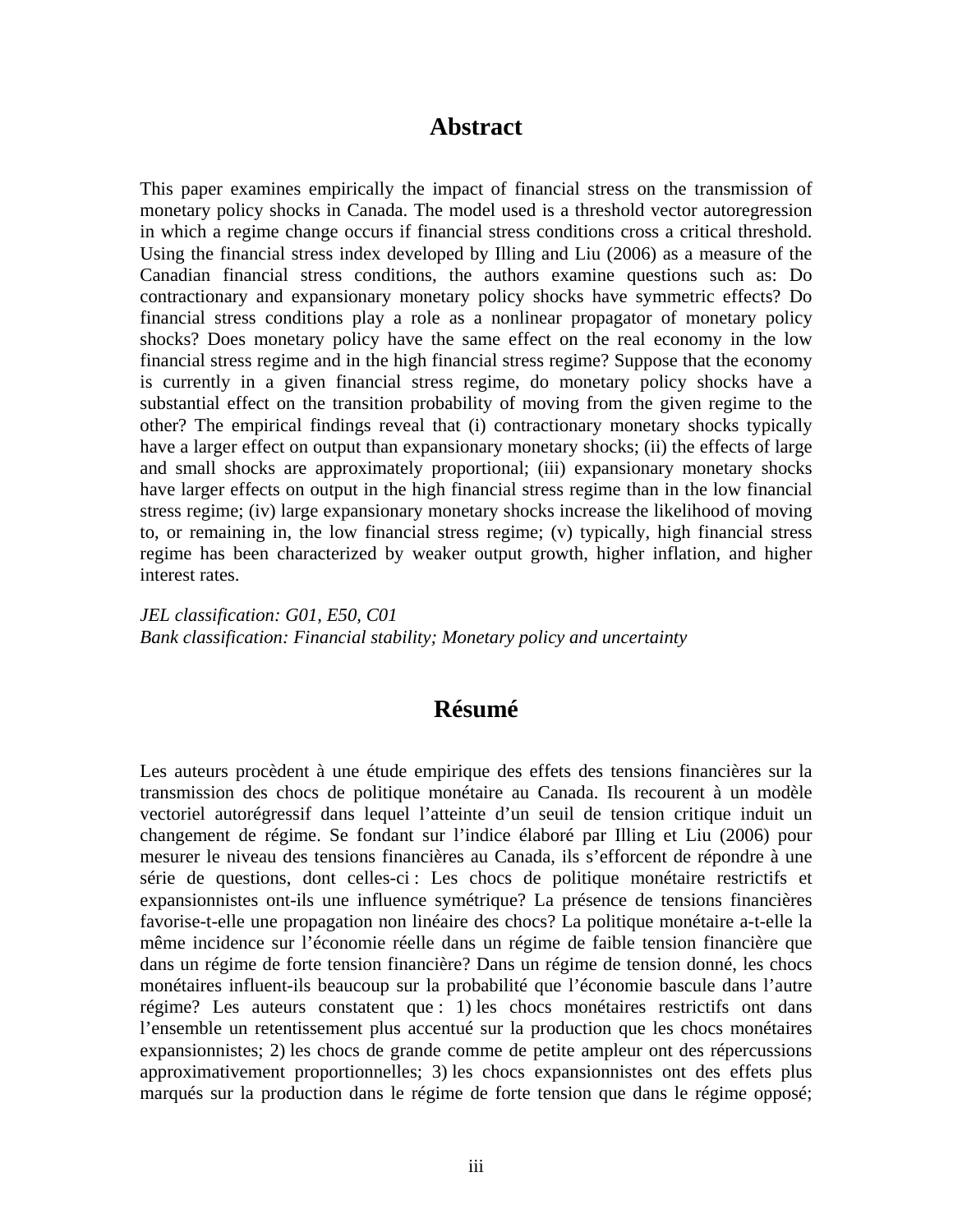4) les chocs expansionnistes importants augmentent la probabilité que l'économie passe ou demeure dans un régime de faible tension; 5) enfin, dans le régime de forte tension, la croissance de la production est généralement plus faible, le taux d'inflation est plus élevé et les taux d'intérêt sont plus hauts que dans l'autre régime.

*Classification JEL : G01, E50, C01 Classification de la Banque : Stabilité financière; Politique monétaire et incertitude*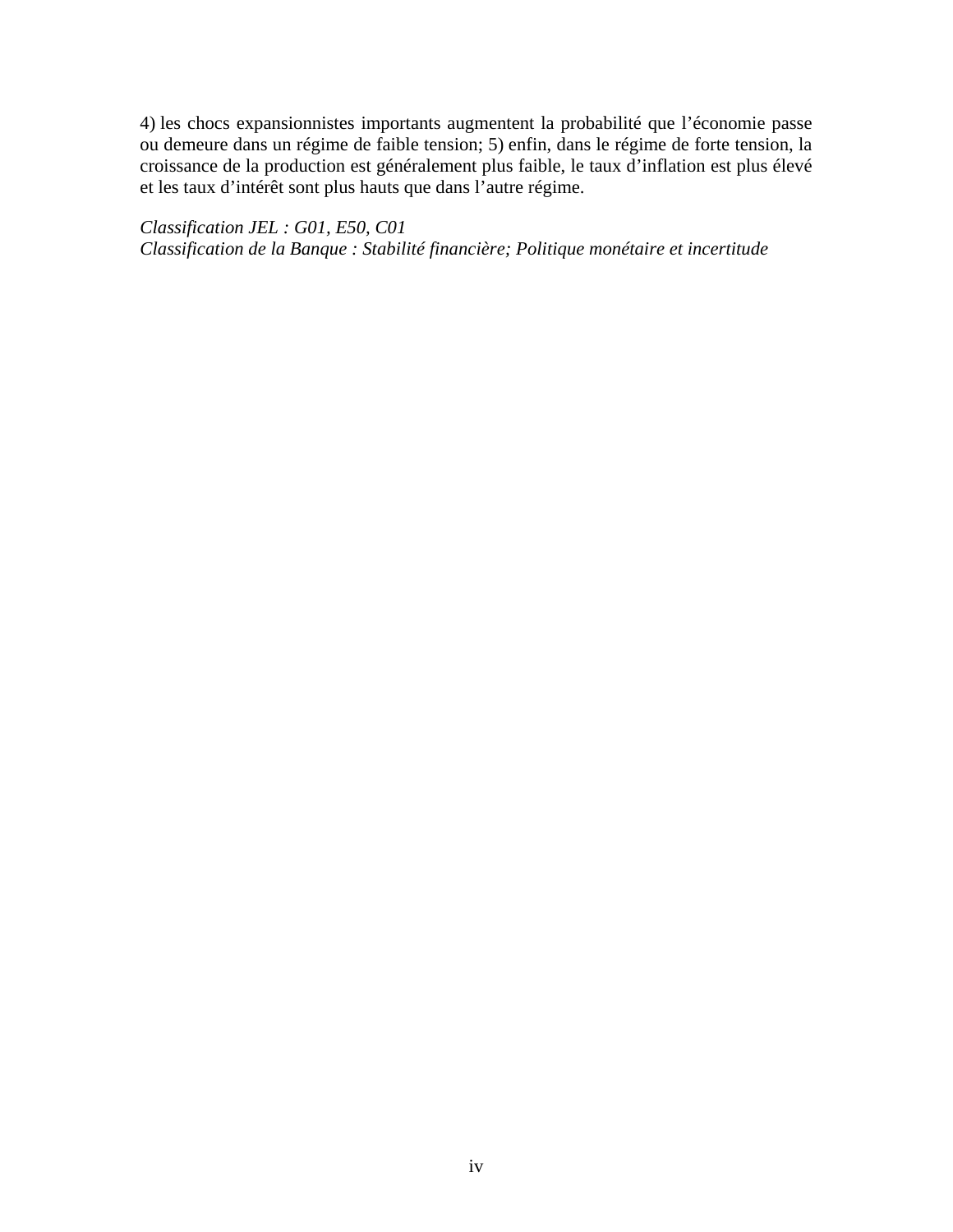## 1 Introduction

Recent years have been characterized by various episodes of significant financial stress (Asian crisis, LTCM, hightech boom and bust, the current global financial crisis, etc.). But policymakers have a very limited understanding of the impact of these episodes on economic activity and on the transmission mechanism of monetary policy. Assessing this impact is thus a very important topic.

Indeed, various papers have examined the relationship between financial sector developments, economic activity, and the transmission of monetary policy shocks (see Laidler, 2007, for an excellent survey). The recent theoretical literature has emphasized the non-linearities involved in this relationship. For example, Bernanke and Gertler (1989) construct a model in which balance-sheet conditions can amplify output fluctuations and negative shocks are likely to have a greater impact than positive shocks. Azariadis and Smith (1998) develop a model in which the economy may switch between a financially constrained regime, that has worse financial conditions such as higher interest rate, deterioration of balance sheets of firms, and weaker bank lending, and a financially unconstrained regime with reduced financial stress conditions. Interestingly, even though these theoretical models differ in various dimensions, they all imply nonlinear dynamics, such as regime switching associated with fluctuations in output, and find asymmetries in responses to shocks.

The empirical evidence of the asymmetries in the effects of monetary policy on the economy is mixed. Cover (1992) finds (using US data) that a contractionary monetary policy shock causes output to decline, whereas an expansionary monetary policy shock has no effect on output. These results are confirmed by DeLong and Summers (1988), Morgan (1993), Rhee and Rich (1995), Thoma (1994), Kandil(1995), and Karras (1996). Using threshold vector autoregression models in which the threshold variables are credit conditions, McCallum (1991) and Balke (2000) find that U.S output responds more to a tighting monetary policy in a credit-rationed regime. Balke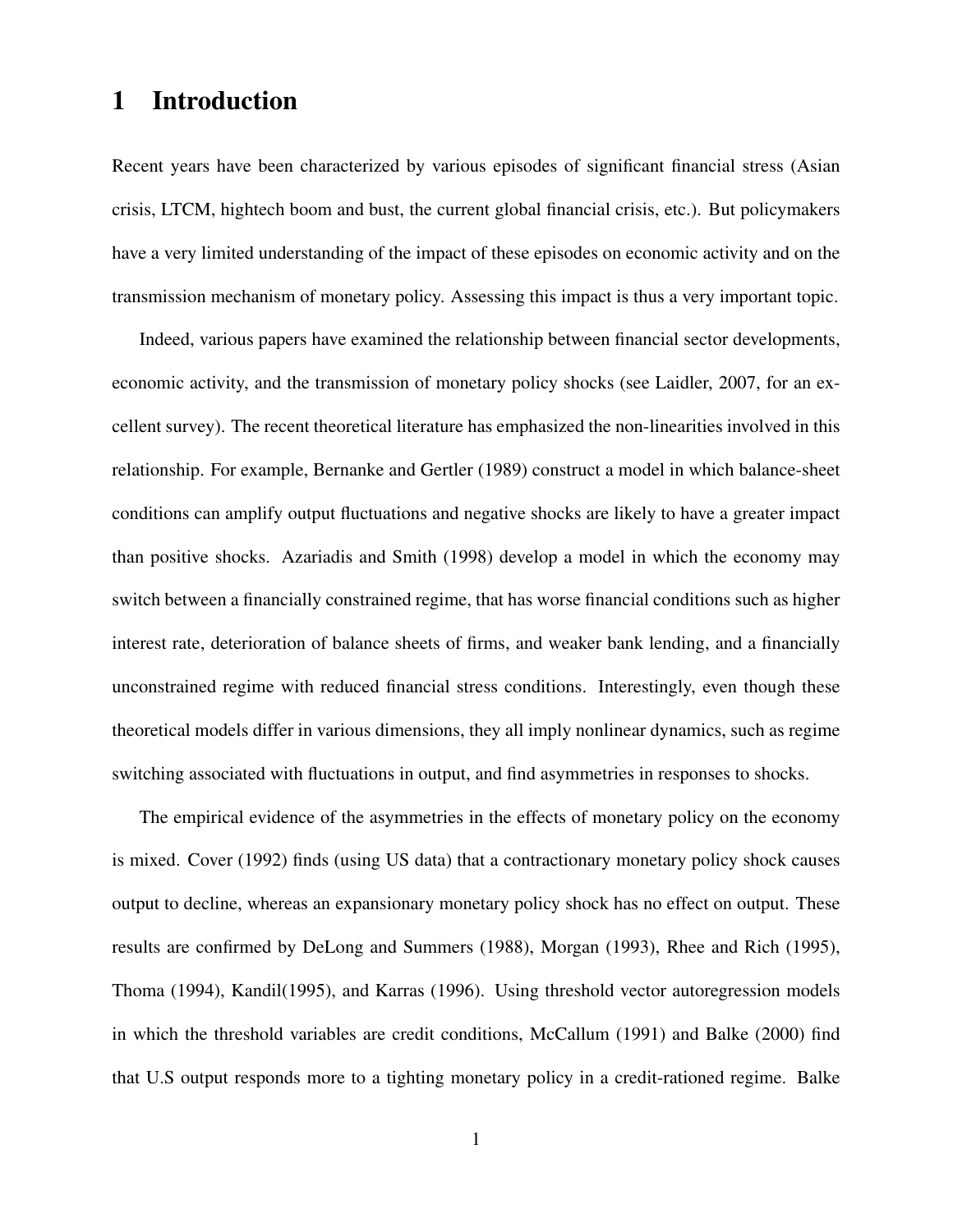(2000) also finds that contractionary Fed funds shocks have a larger effect on output growth than expansionary shocks. However, Atanasova (2003) and Weise (1999) provide empirical evidence, respectively based on UK and US data, that the contractionary and expansionary monetary shocks have almost symmetric effects, while the size of monetary shocks appears to matter only when the economy's initial state is the high risk premium regime.

In this paper, we use a threshold vector autoregression model to capture asymmetries and regime switching implied by theoretical models. The econometric specification for the threshold vector autoregression model allows the economy to switch between two regimes. The economy is in the high financial stress regime if the financial stress conditions are higher than a threshold value, otherwise it is in the low financial stress regime. Regime switching can be endogenous as shocks to other variables, such as the real overnight rate, can result in regime switches. Based on the TVAR model, we can examine questions like the following: Do contractionary and expansionary monetary policy shocks have symmetric effects? Do monetary policy shocks have the same effects regardless of the current phase of economic fluctuations? If the economy is currently in a high financial stress regime, do reductions in the overnight rate increase the probability of moving from a high financial stress regime to a low financial financial stress regime? Similarly, if the economy is currently in a low financial stress regime, do rises in the overnight rate increase the probability of moving from a low financial stress regime to a high financial stress regime?

To measure financial stress, we use the financial stress index (FSI) developed for Canada by Illing and Liu (2006). This index is made of various indicators of tensions in Canadian credit markets. These indicators are weighted by the share of the underlying credit markets in total Canadian credit. Illing and Liu's FSI is currently being used at the Bank of Canada as a tool to assess financial stress conditions (see Section 2 for a more detailed discussion)<sup>1</sup>.

<sup>&</sup>lt;sup>1</sup>Using a nonlinear approach, Misina and Tkacz (2008) find that credit and asset price variables are important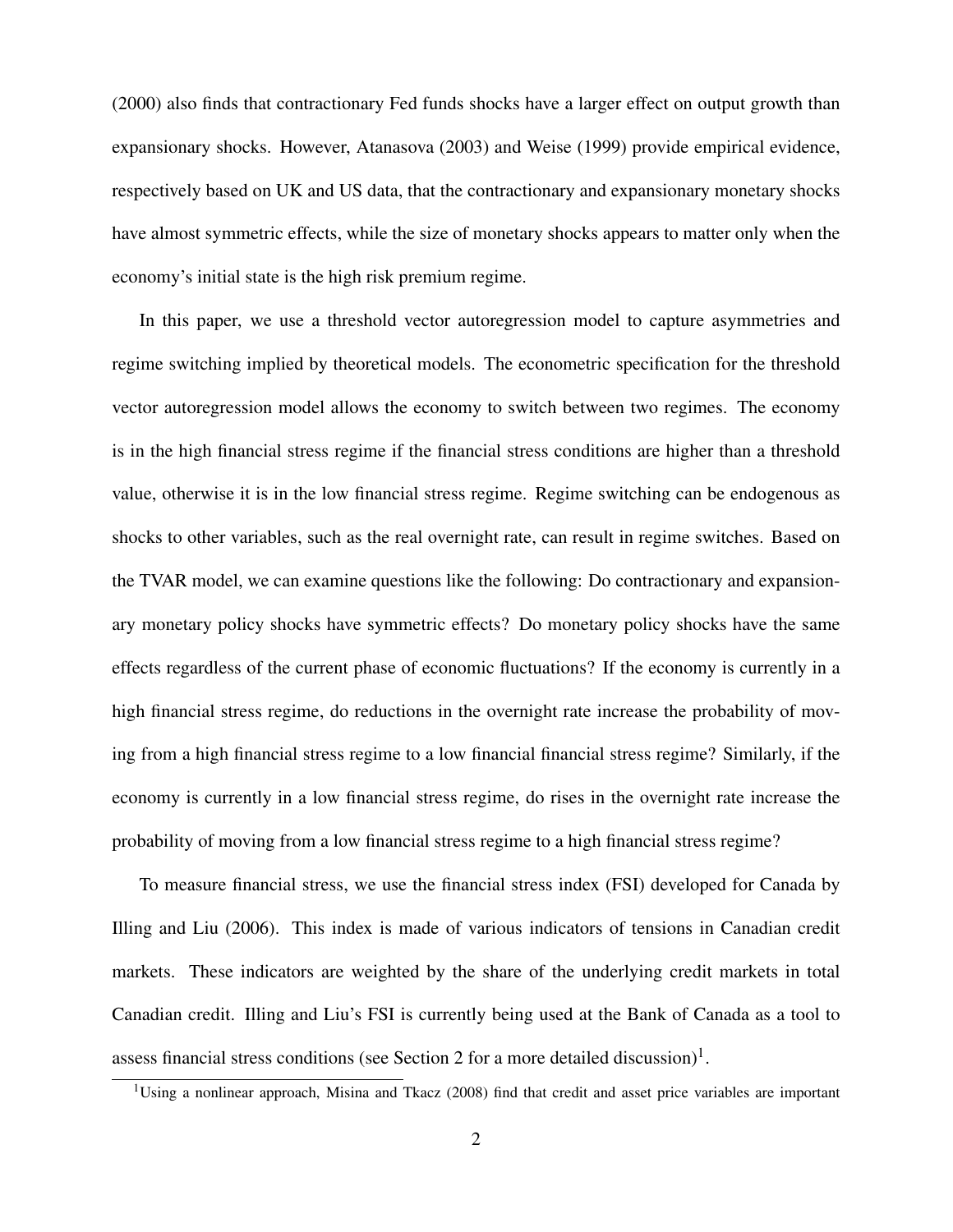We find that contractionary monetary shocks typically have larger effects on output than expansionary monetary shocks. We also find that the effects of large and small shocks are approximately proportional and that contractionary monetary shocks have larger effects on output in the low financial stress regime than in the high financial stress regime. Moreover, we find that large contractionary monetary shocks increase the likelihood of moving to, or remaining in, the high financial stress regime. Finally we find that higher financial stress regime has typically been characterized by weaker output growth, higher inflation and higher interest rates. The remainder of this paper is organized as follows. In section 2, we present our threshold autoregression model. Section 3 estimates and tests the model. The nonlinear analysis of economic activity is presented in Section 4. Section 5 concludes, and the method for computing impulse response for the nonlinear model is in the Appendix.

## 2 The Model Specification

Within the class of possible nonlinear models for the transformed data, we concentrate on the threshold vector autoregressive model (hereafter TVAR). A TVAR provides a relatively simple and intuitive way to model nonlinearity such as regime switching, asymmetry, and multiple equilibria implied by the theoretical models of financial and macroeconomic activity. A TVAR model works by splitting the time series endogenously into different regimes. In this paper, the role that financial stress conditions may play as a nonlinear propagator of shocks is captured by a "structural" threshold vector autoregression model, which is specified as follows,

$$
Y_t = \Psi_0^1 Y_t + \Psi_1^1(L) Y_{t-1} + (\Psi_0^2 Y_t + \Psi_1^2(L) Y_{t-1}) I(c_{t-d} > \gamma) + U_t,
$$
\n(1)

predictors of FSI.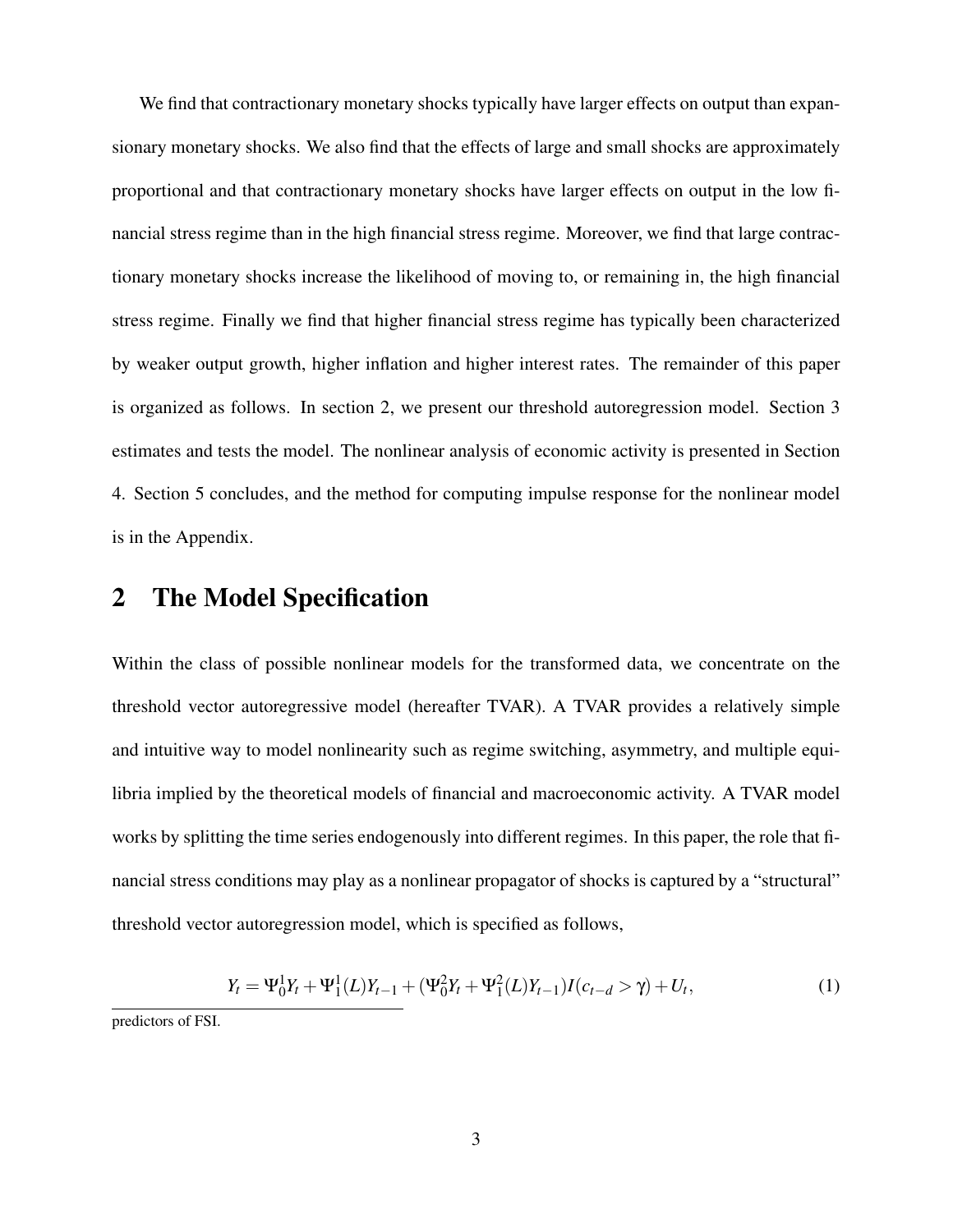where *Y<sup>t</sup>* is a vector containing Canadian data for real output growth, inflation, the real overnight rate, and the financial stress index.  $\Psi_1^1$  and  $\Psi_1^2$  are lag polynomial matrices while  $U_t$  is structural disturbances. *ct*−*<sup>d</sup>* is the threshold variable that determines which regime the system is in, and *I*( $c_{t-d}$  >  $\gamma$ ) is an indicator function that equals 1 when  $c_{t-d}$  >  $\gamma$ , and 0 otherwise. Because the threshold variable,  $c_{t-d}$ , is a function of financial stress conditions, which is an element in  $Y_t$ , the TVAR describes both the evolution of  $Y_t$  and that of the financial stress regimes. This implies that shocks to output, inflation, the overnight rate, and to financial stress conditions can determine whether the economy is in a financially constrained regime.

In equation (1), in addition to the lag polynomials changing across regimes, contemporaneous relationships between variables can change as well.  $\Psi_0^1$  and  $\Psi_0^2$  reflect the "structural" contemporaneous relationships in the two regimes, respectively. We assume that  $\Psi_0^1$  and  $\Psi_0^2$  have a recursive structure with the causal ordering as follows: output growth, inflation, the real overnight rate, and the financial stress condition variable. This ordering implies that monetary policy shocks are shocks to the short-term interest rates that do not have an impact, contemporeneously, on output or inflation. This is consistent with the view that monetary policy shocks affect output and inflation only after a lag. However, monetary policy shocks can have a contemporeneous impact on the FSI. This assumption reflects the view that financial variables could respond very quickly to all types of shocks (Balke 2000 and Atanova, 2003, use similar assumptions).

We did consider alternative orderings in our testing for a threshold structure. It turns out that the choice of alternative orderings makes little difference.

The integer *d* is the delay lag and typically it is unknown so it must be estimated along with the other parameters in the model. Because the threshold variable is one of the variables in  $Y_t$ , this implies that shocks to any of the variables in  $Y_t$  may induce a shift to a different regime.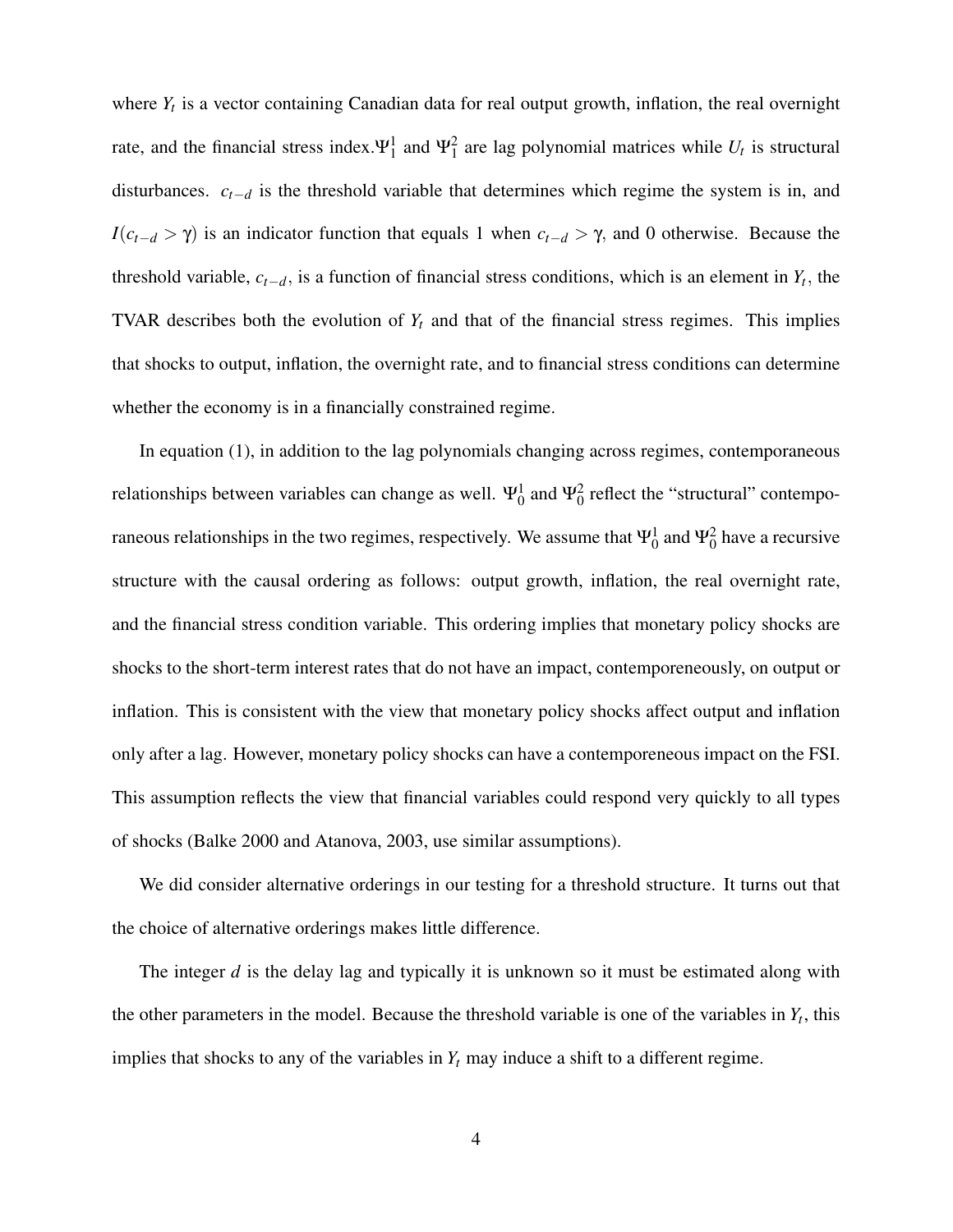We measure financial stress with the index proposed by Illing and Liu (2006) for Canada. These authors' financial stress index (FSI) is a continuous variable made of a variety of measures of probable loss, risk and uncertainty. A literature review was the basis for selecting the variables to be included in this index. These variables are weighted by the relative size of the market to which they pertain in Canadian total credit. This weighting approach was found to produce an index that could fit financial stress episodes identified in a survey of Bank of Canada senior managers and economists. Illing and Liu's FSI is currently used at the Bank of Canada in monitoring financial stress(Hanschel and Monnin, 2005, have developed a similar index for the Swiss financial system).It is important to note that FSI movements could be caused by shocks originating from outside Canada. This is because foreign developments can affect Canadian variables that are captured by the FSI. This is also because the FSI includes a measure of some foreign economic variables, such as Canada/US exchange rate volatility, and U.S. 90-day treasury bill spread.

The sample period in this paper is 1981Q4 to 2006Q4. All series are quarterly. Figure 1 (P.22) plots the time series of real GDP growth rate, core inflation rate, real overnight rate, and FSI. Descriptive statistics such as the means, standard deviations, minimum, and maximum as well as stationarity test statistics of data are reported in Table 1. The results of formal augmented Dickey-Fuller non-stationary tests indicate that the null hypothesis of non-stationary is rejected at the 5% significance level. Since the test is known to have low power, which is the probability of rejecting the null hypothesis when it is not true, even a slight rejection means that stationarity of the series is very likely.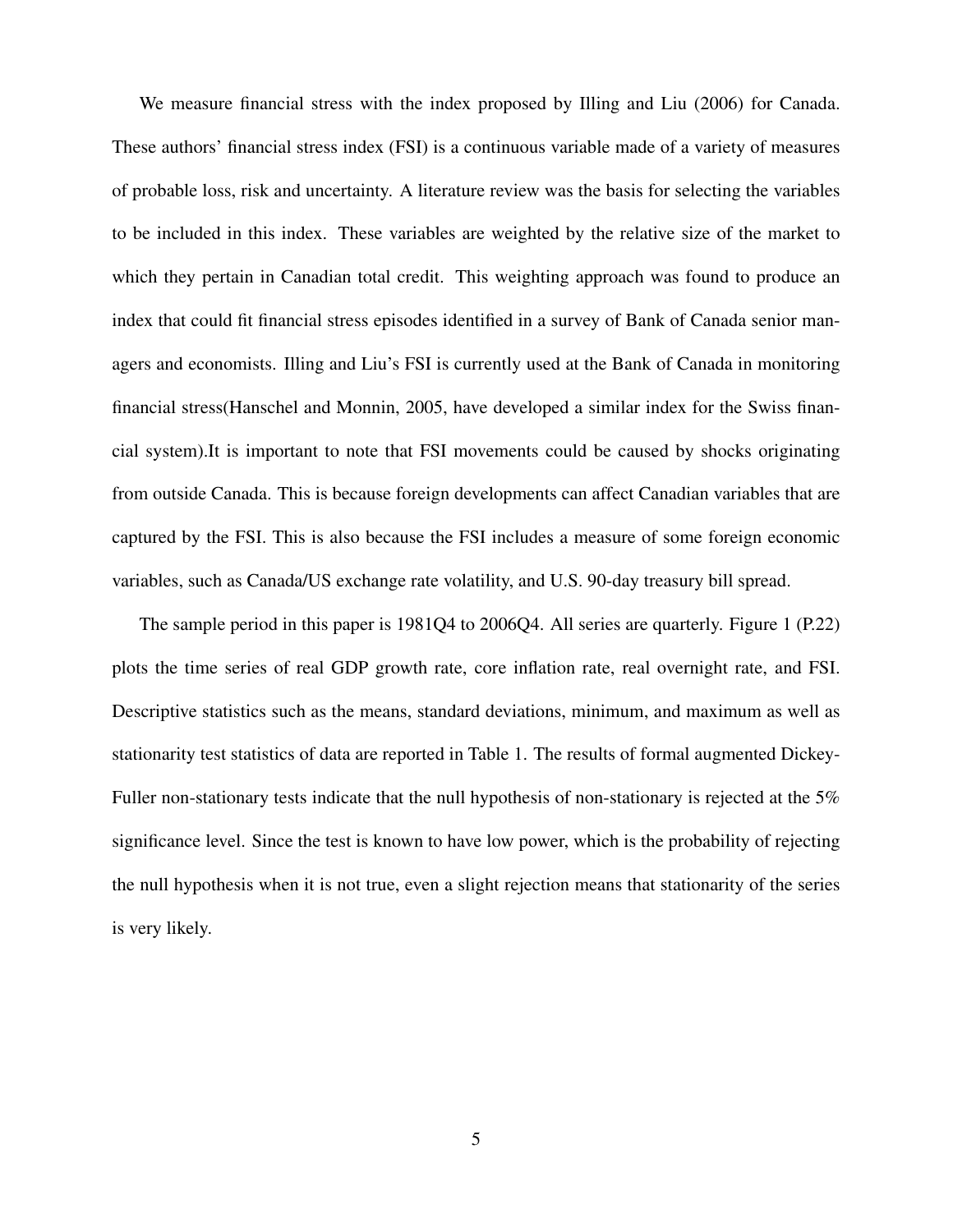|                    | Real GDP Growth Rate Inflation Rate Real Overnight Rate |           |           | <b>FSI</b> |
|--------------------|---------------------------------------------------------|-----------|-----------|------------|
|                    | 101                                                     | 101       | 101       | 101        |
| Mean               | 0.0069                                                  | 2.8011    | 3.9114    | 46.6031    |
| Standard deviation | 0.0076                                                  | 2.2609    | 2.3285    | 12.7647    |
| Test statistics    | $-5.5546$                                               | $-3.3870$ | $-3.8336$ | $-3.6808$  |
| Result             | Reject                                                  | Reject    | Reject    | Reject     |

Table 1: Summary Statistics of the Data and Stationary Test

Note: *N* is the number of observations. The stationary test is the augumented Dickey-Fuller test. The test critical value is −2.88 at 5%significant level. The augmented Dickey-Fuller test is computed as  $\hat{\tau} = \hat{\alpha_1}/ase(\hat{\alpha_1})$  in the model  $\triangle y_t = \alpha_0 + \alpha_1 y_{t-1} + \sum_{j=1}^{p}$  $y_{j=1}^{p} \gamma_{j} \triangle y_{t-j} + \varepsilon_{t}$ , where  $y_{t}$  is any one of the four time series. The value of  $p$  is set as the highest significant lag order from either the autocorrelation function or the partial autocorrelation function of the first difference ender the autocorrelation function<br>up to a maximum lag order of  $\sqrt{n}$ .

## 3 Estimating and Testing the Threshold Vector Autoregression Model

The aim of this section is to test for asymmetry, or statistical significance of the threshold variable  $c_t$ , without specifying a priori value of the threshold. The TVAR model is estimated by least squares (LS). By definition, the LS estimators minimise jointly the sum of the squared errors *Sn*. γ is assumed to be restricted to a bounded set  $\Gamma = [\gamma_1, \gamma_2]$ , where  $\Gamma$  is an interval covering the sample range of the threshold variables. The computationally easiest method to obtain the LS estimates is through concentration. Conditional on γ, the estimation yields the conditional estimators. The concentrated sum of squared residuals is a function of  $\gamma$  and  $\hat{\gamma}$  is the value that minimises  $S_n(\gamma)$ . Since  $S_n(\gamma)$  can take on less than *n* (the time span of the time series) distinct values,  $\gamma$  can be identified uniquely as,

$$
\hat{\gamma} = argmin_{\gamma \in \Gamma} S_n(\gamma). \tag{2}
$$

Given that the quarterly FSI has high variability implying a frequency of regime switching that is implausible, we set the threshold variable to be a three-quarter moving average of past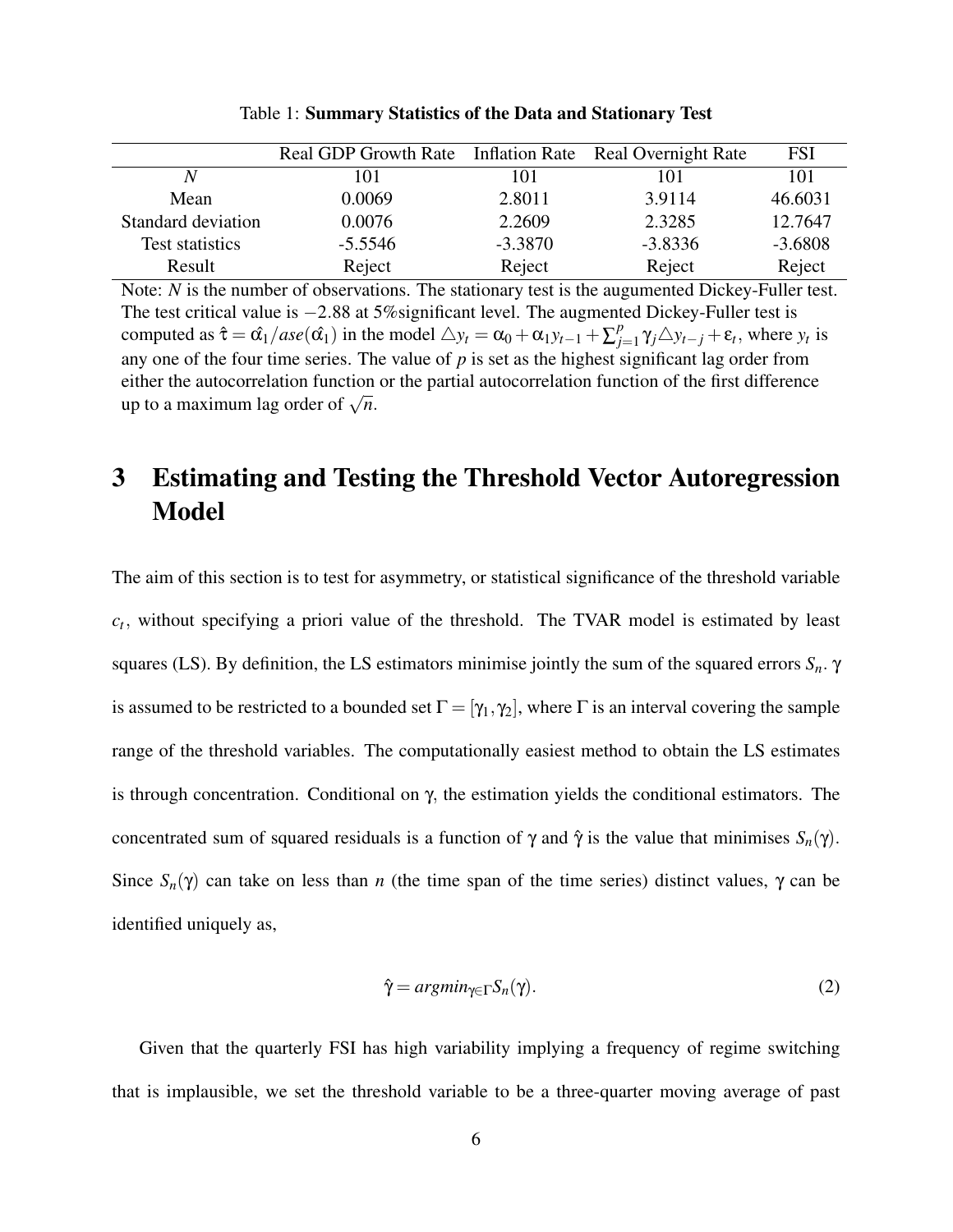FSI values. Based on the Akaike criterion, the optimal specification should be a 3-lag VAR. An important question is whether the estimated TVAR model is statistically significant relative to a linear VAR. The test procedure that we use, which explicitly accounts for the fact that the threshold parameter is not identified under the null hypothesis, is that of Hansen (1996). In order to test for threshold when  $\gamma$  is unknown, the threshold model is estimated by least squares for all possible threshold values. For each possible threshold value, the Wald statistic testing the hypothesis of no difference between regimes is calculated. Three separate test statistics for the threshold effect are then calculated: sup-Wald, which is the maximum Wald statistic over all possible threshold values; avg-Wald, which is the average Wald statistic over all possible threshold values; and exp-Wald, which is a function of the sum of exponential Wald statistics. The simulation method of Hansen (1996), which involves simulating an empirical distribution of sup-Wald, avg-Wald, and exp-Wald statistics, is used to conduct inference. The estimated threshold values are those that maximize the log determinant of the residuals. The p-values from the asymptotic distributions are then obtained from 500 replications of the simulation procedure.

Table 2 presents tests of a linear VAR against a threshold alternative, and the estimated threshold values. To put these into perspective, in figure 2 (P.23) we show a plot of the threshold variable and its threshold value. For reference, the economic event periods are shaded. As table 2 shows, test results provide strong evidence against linearity in the standard vector autoregression model, and in favor of the TVAR specification<sup>2</sup>. Table 2 also shows results obtained after replacing the FSI with a simple corporate bond spread <sup>3</sup> in the TVAR. The corporate bond spread is often used to measure financial conditions. Interestingly, this corporate bond spread does not capture the non-

<sup>&</sup>lt;sup>2</sup>When two-quarter moving average and four-quarter moving average are used as the threshold variables, we find that their threshold values and testing results are the same as these for the threshold variable of three-quarter moving average

<sup>&</sup>lt;sup>3</sup>The difference between five year government bond rate and five year mortgage rate.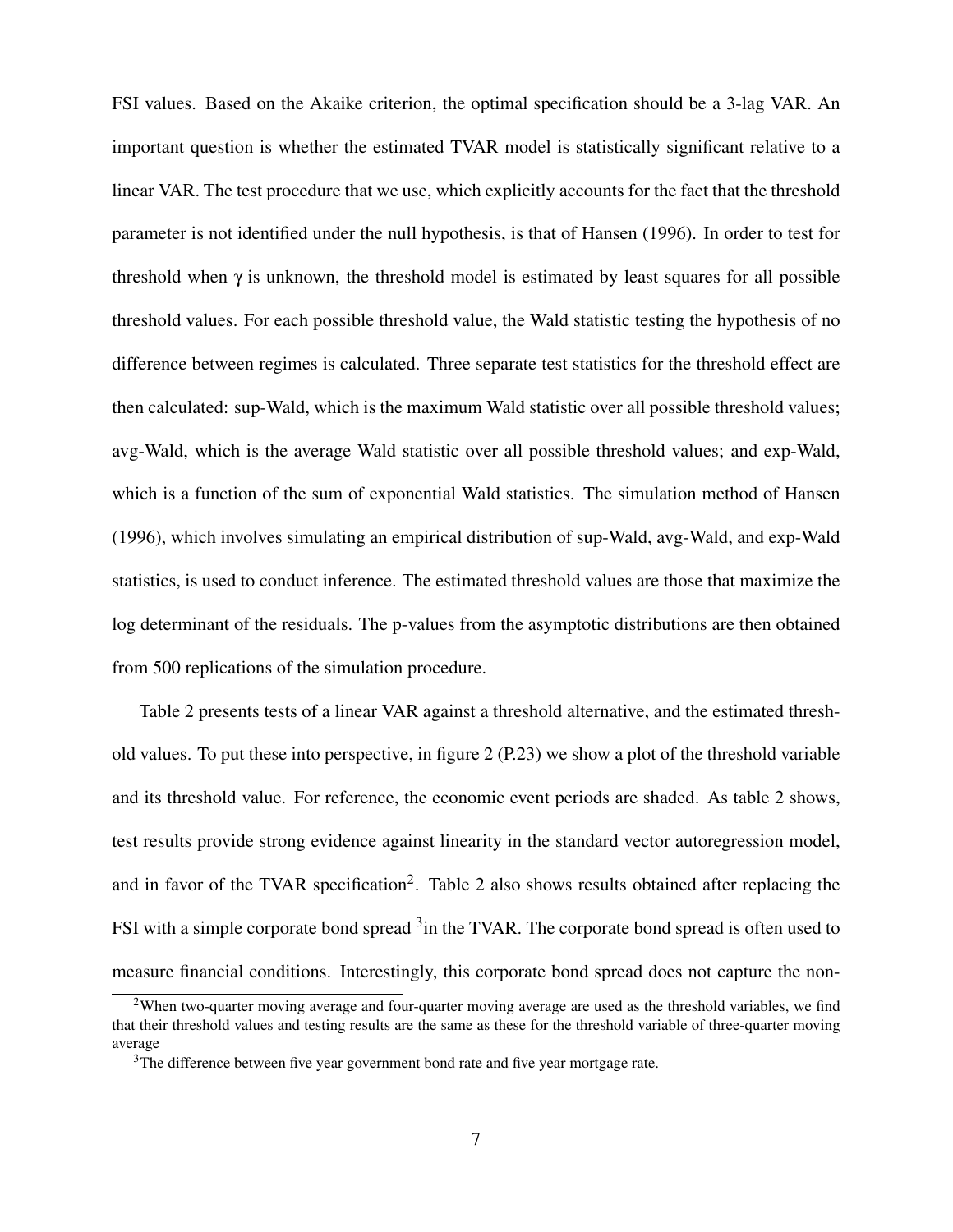linearity that the FSI can capture. Whether this nonlinearity results in economically meaningful asymmetry in the effects of monetary policy shocks, however, must be determined by examining the dynamic effects of these shocks in the TVAR model.

| Table 2: Tests for Threshold VAR |
|----------------------------------|
|----------------------------------|

| Threshold Variable    |       | Threshold Value Sup-Wald Statistic Exp-Wald Statistic |        | P-Value  |
|-----------------------|-------|-------------------------------------------------------|--------|----------|
| FSI                   | 49.96 | 134.32                                                | 63.85  | $0.00\,$ |
| Corporate Bond Spread | 1.50  | 2.8011                                                | 3.9114 | 0.54     |
| .<br>$ -$<br>___      | .     |                                                       | .      |          |

Note: The delay for the threshold variable is given by  $d = 1$  and the lag of the TVAR is 3. The p-values are calculated by Hansen's (1996) bootstrap method with 500 replications.

## 4 Analysis of Economic Activities Impulse

In this section, to gain some insight into the dynamic properties of the nonlinear model, we conduct nonlinear impulse-response analysis to examine the effects of monetary policy. Suppose that the economy is currently in a given regime, we examine the impact of various types of monetary policy shocks on the probability that the economy stays in or moves out of the given regime.

#### 4.1 Nonlinear Impulse-Responses

We conduct impulse-response analysis to explore the asymmetric effects of monetary policy shocks along three dimensions. First, does a contractionary policy shock have different effects from an expansionary policy shock? Second, do monetary policy shocks have different effects in low and high financial stress regimes? Third, do shocks of different magnitudes have disproportionate effects.

For a nonlinear model, however, a number of complications emerge. Whereas in a linear model one set of impulse response functions is sufficient to characterize the estimated model, in the nonlinear case the impulse response functions are sensitive to initial conditions and the magnitude of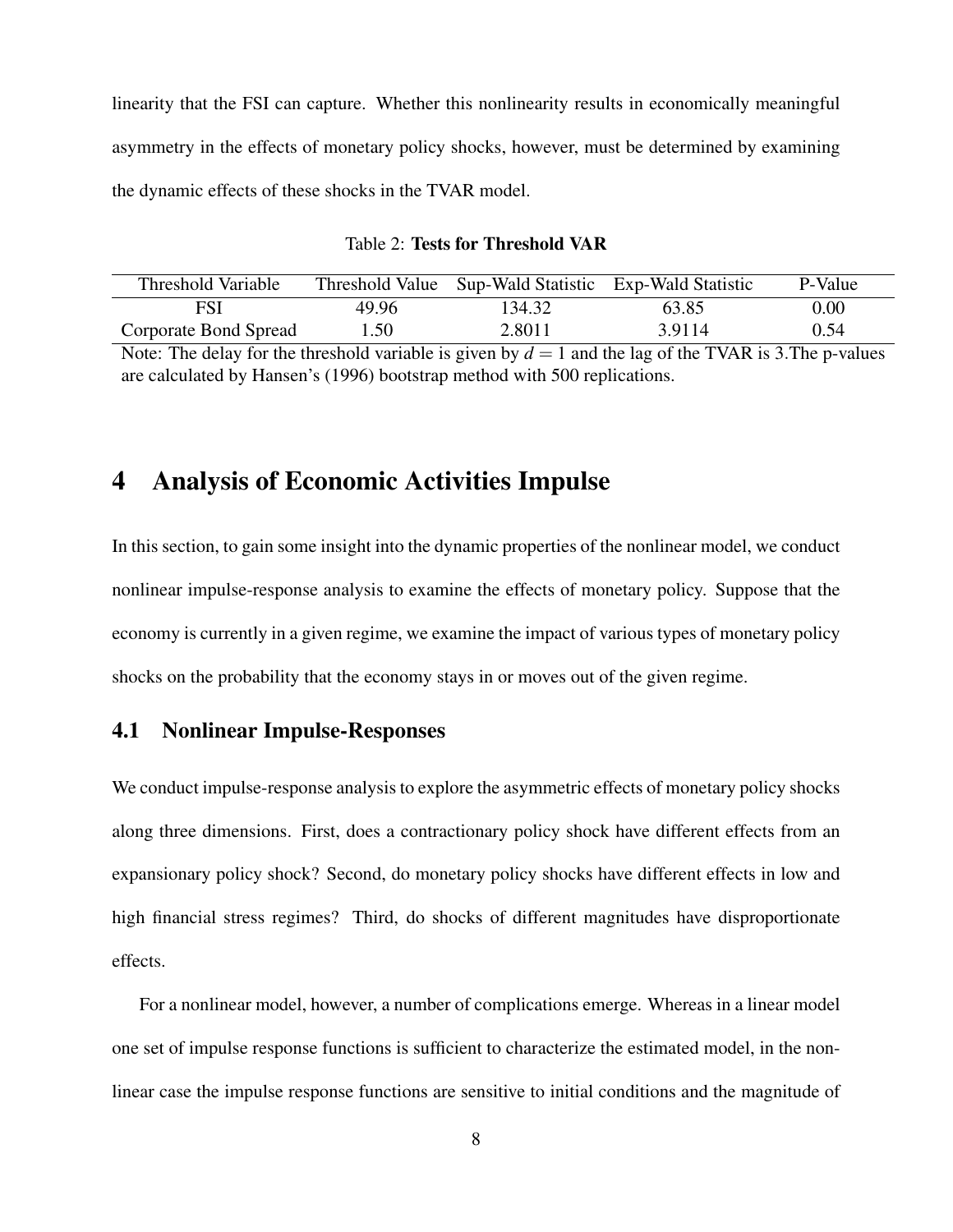the impulses. These issues are examined in detail by Koop, et.al (1996). By definition, the impulse response function is the change in the conditional expectation of  $Y_{t+k}$  as a result of knowing the value of an exogenous shock *U<sup>t</sup>* , or

$$
E[Y_{t+k}|\Sigma_{t-1}, U_t] - E[Y_{t+k}|U_t], \tag{3}
$$

where  $\Sigma_{t-1}$  is the information set at time  $t-1$  and  $U_t$  is a particular realization of exogenous shocks. Typically, the effect of a single exogenous shock is examined at a time, so that the value of  $i^{th}$  element in  $U_t$ ,  $U_t^i$ , is set to a specific value. A difficulty arises because, in the TVAR, the moving-average representation is not linear in the shocks. As a result, unlike linear models, the impulse response function for the nonlinear model is conditional on the entire past history of the variables and the size and direction of the shock. Therefore, calculating a nonlinear impulse response function requires specifying the nature of shock, such as its size and sign, and initial condition,  $\Sigma_{t-1}$ .

First, to compute the impulse response functions, shocks for period 0 to *k* are drawn from the residuals of the estimated TVAR and, for given initial values of the variables, fed through the estimated model to produce a simulated data series. The result is a forecast of the variables conditional on initial values and a sequence of shocks. Second, the same procedure is undertaken (with the same initial values and residual draw), except that the given shock in period 0 is fixed at some value. The shocks are fed through the model and a forecast is produced as above. The difference between this forecast and the baseline model is the impulse response function for a particular sequence of shocks and initial values. Impulse response functions are computed in this way for 500 hundred drawn from the residuals and averaged to produce the impulse response function conditional only on initial values. These impulse response functions are averaged over initial values taken from subsamples of the data. For example, to compute the impulse response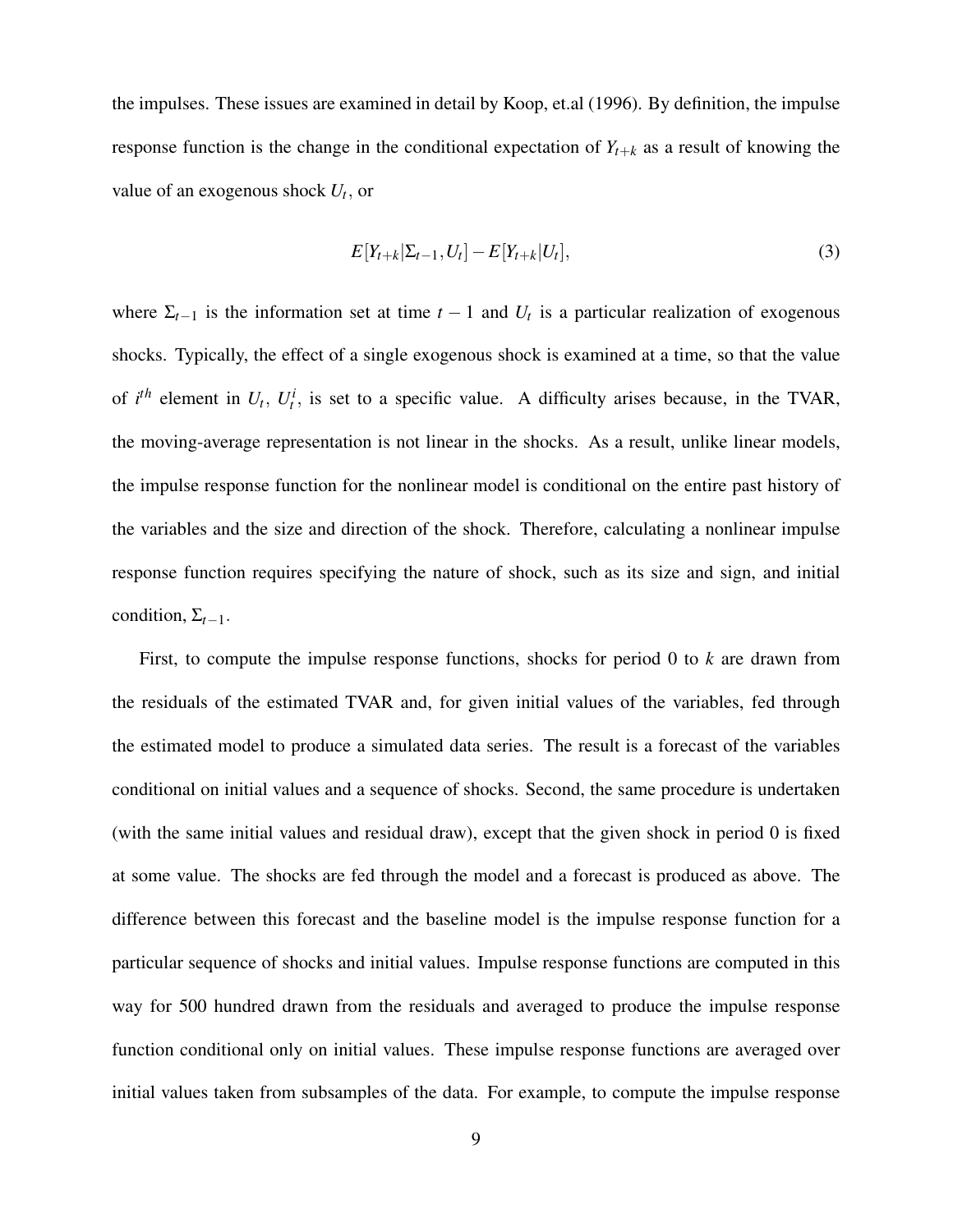function for low financial stress condition regime, the impulse response functions are averaged over the initial values corresponding to all dates in which the financial stress conditions were below the estimated threshold value.

The residuals from the real overnight rate equation in (1) do not necessarily represent a pure monetary policy shock, because they may be correlated with the residuals from the other equations. Under identifying assumptions described in section 2, the Choleski orthogonalized residuals have a clear interpretation as monetary policy shocks. We use this approach to identify the monetary policy shock in this paper.

#### A. The Effects of Contractionary and Expansionary Monetary Policy Shocks

Figures 3 and 4 (P.24) report estimated impulse response over 12 quarters of output growth, inflation, real overnight rate, and FSI to a one-time shock to the real overnight rate in the low regime and high regime, respectively. The size of the shock is set to the standard deviation of monetary policy shocks computed in the linear model. The responses to expansionary monetary shocks, along with their 95% point-wise confidence band calculated from bootstrap method, are plotted with the sign reversed so that they could be compared with the responses to contractionary shocks. The impulse response functions from the linear model are also plotted for comparison. The responses to contractionary shocks are plotted with the sign reversed so that they can be compared with the responses to expansionary shocks.

Figures 3 and 4 provide some evidence of asymmetry in the effects of contractionary and expansionary monetary policy shocks on output growth and inflation. Regardless of the initial level of the financial stress condition, the response functions of output growth to expansionary monetary policy shocks mostly are above the 95% point-wise confidence band of the response functions to contractionary policy shocks, while the response functions of the overnight rate and FSI stay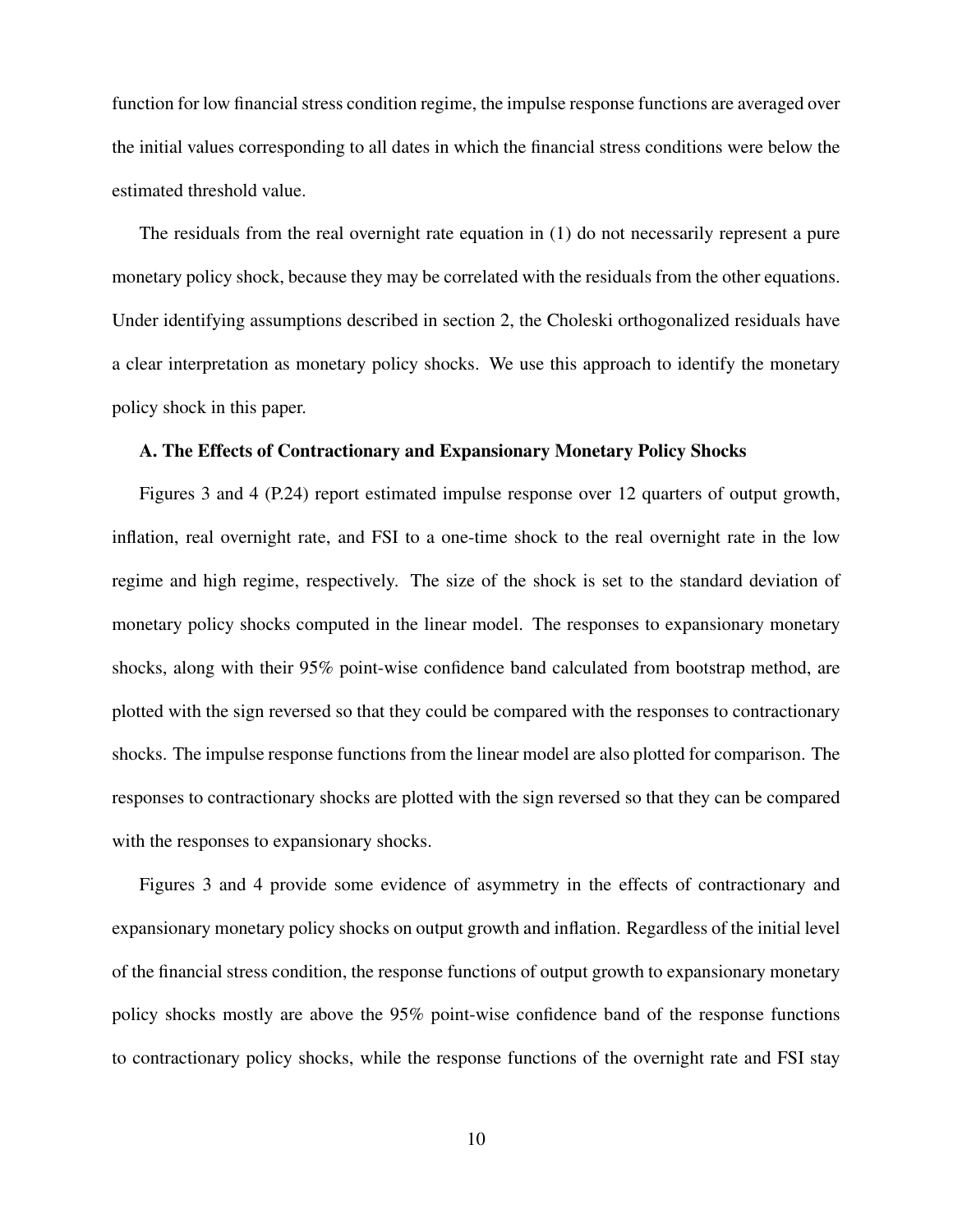inside the 95% point-wise confidence band of their respective response functions to contractionary monetary shocks. This result indicates that a contractionary monetary shock has a stronger effect on output growth than an expansionary monetary policy shock, even though the real overnight rate and FSI's responses do not display significant differences. This asymmetric response of the output growth to monetary shocks is consistent with the results (obtained using different methods and data) of Cover (1992), Delong and Summer (1988), Morgan(1993), Kandil (1995), Karas (1996), and Thoma  $(1994)^4$ .

| Table 3: Mean Values of the Data in Different Regimes |                                                           |       |       |        |  |  |
|-------------------------------------------------------|-----------------------------------------------------------|-------|-------|--------|--|--|
|                                                       | Initial State Output Growth Rate Inflation Overnight Rate |       |       | FSI    |  |  |
| Low FSI                                               | 0.735                                                     | 2.652 | 3.150 | 40.152 |  |  |
| High FSI                                              | 0.614                                                     | 3.503 | 4.758 | 56.455 |  |  |

Note: The delay for the threshold variable is given by  $d = 1$ calculated by Hansen's (1996) bootstrap method with 500 replications.

Figure 4 shows that, when the economy is in the high financial stress regime, inflation begins to fall quickly in response to a contractionary policy shock, and the negative responses are persistent for a little less than one year after the shock, after which the figure displays the positive responses. To explore the possible reasons for the positive responses, Table 3 reports the average values of the four variables in different regimes, indicating that on average, the high financial stress regime has higher inflation, FSI, real overnight rate, and lower output growth than the low financial stress regime<sup>5</sup>. Obviously, one of the most important features of TVAR model is that shocks can result in a switch in regimes, suggesting that the impulse response functions not only depend on the original state of the economy at the time the shock is taken, but also the current state of the economy. However, we find (next section) that when the economy begins in a high financial stress regime,

<sup>&</sup>lt;sup>4</sup>One explanation that has been proposed for this is the prices and wages are more flexible upward than downward, which means that the economy adjusts more quickly to positive than negative shocks.

 $5$ These are average values that do not need to repeat themselves in the future. For instance, the ongoing global financial crisis appears to be associated with disinflationary, not inflationary.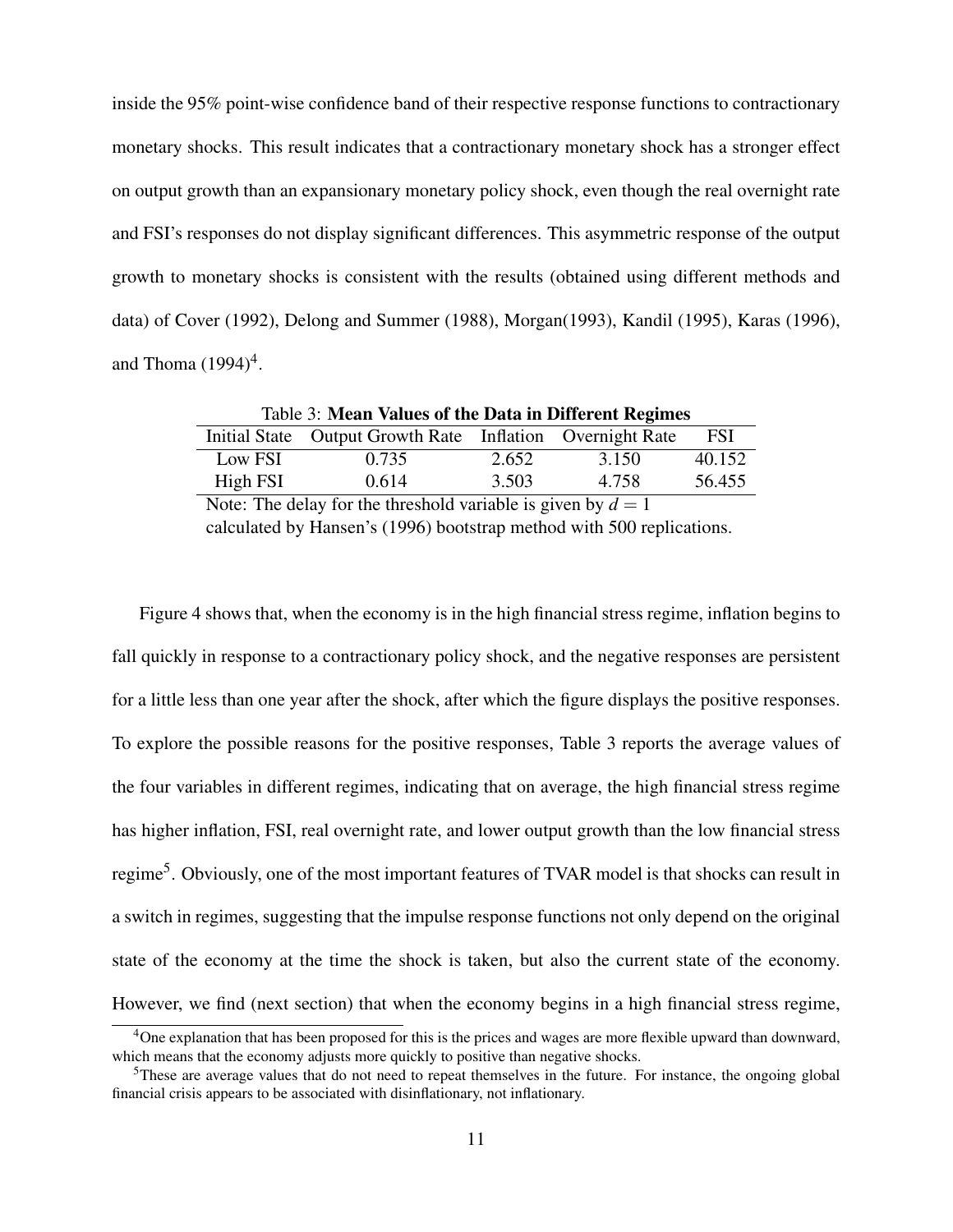a contractionary policy shock (an expansionary policy shock) has a higher (lower) probability of keeping the economy remain in the high regime than the absence of monetary policy shock. In addition, it is noted that output growth and inflation responses to the monetary policy shock in the TVAR model differ substantially from those for the linear model. The linear model predicts weaker output growth in the high stress regime in response to a negative monetary policy shock than does the TVAR model.

#### B. The Effects of Shocks in Different Regimes

Figures 5 and 6 (P.25) respectively display response functions in different regimes to onestandard deviation shock and two-standard deviation shock. As seen in Figures 5 and 6, a contractionary monetary policy shock has a larger effect on output, inflation (after two quarters) and financial stress when the economy begins in a low financial stress regime than in a high financial stress regime<sup>6</sup>. This contradicts McCallum's empirical finding that money-supply shocks have a larger effect on output during periods in which the economy is credit constrained<sup>7</sup>. An explanation for this empirical result is that a contractionary shock raises the likelihood that the economy will move to the high stress regime (Section 4.2).

#### C. The Effects of Large versus Small Shocks

To examine whether the output effect of monetary policy shocks may vary disproportionately with the size of the shock, especially for contractionary policy shocks, Figures 7 and 8 (P.26)report the response functions to one-standard-error and two-standard-error contractionary monetary policy shocks in, respectively, the low and the high regime. Response functions for two-standard-error

<sup>&</sup>lt;sup>6</sup>It is noted that when the shock size is increased to two-standard deviation, even though a stronger response of output growth occurs after two quarters when the economy is in the high financial stress regime the overall area under the paths for output growth (the response of output growth)is larger during high financial stress regime than during low financial stress regime.

 $7$ According to Blinder's model of credit rationing, a tightening of monetary policy has stronger effects on the real sector when credit is already tight but weak effects when credit is initially plentiful. Hence McCallum's empirical finding is consistent with the view of Blinder (1987).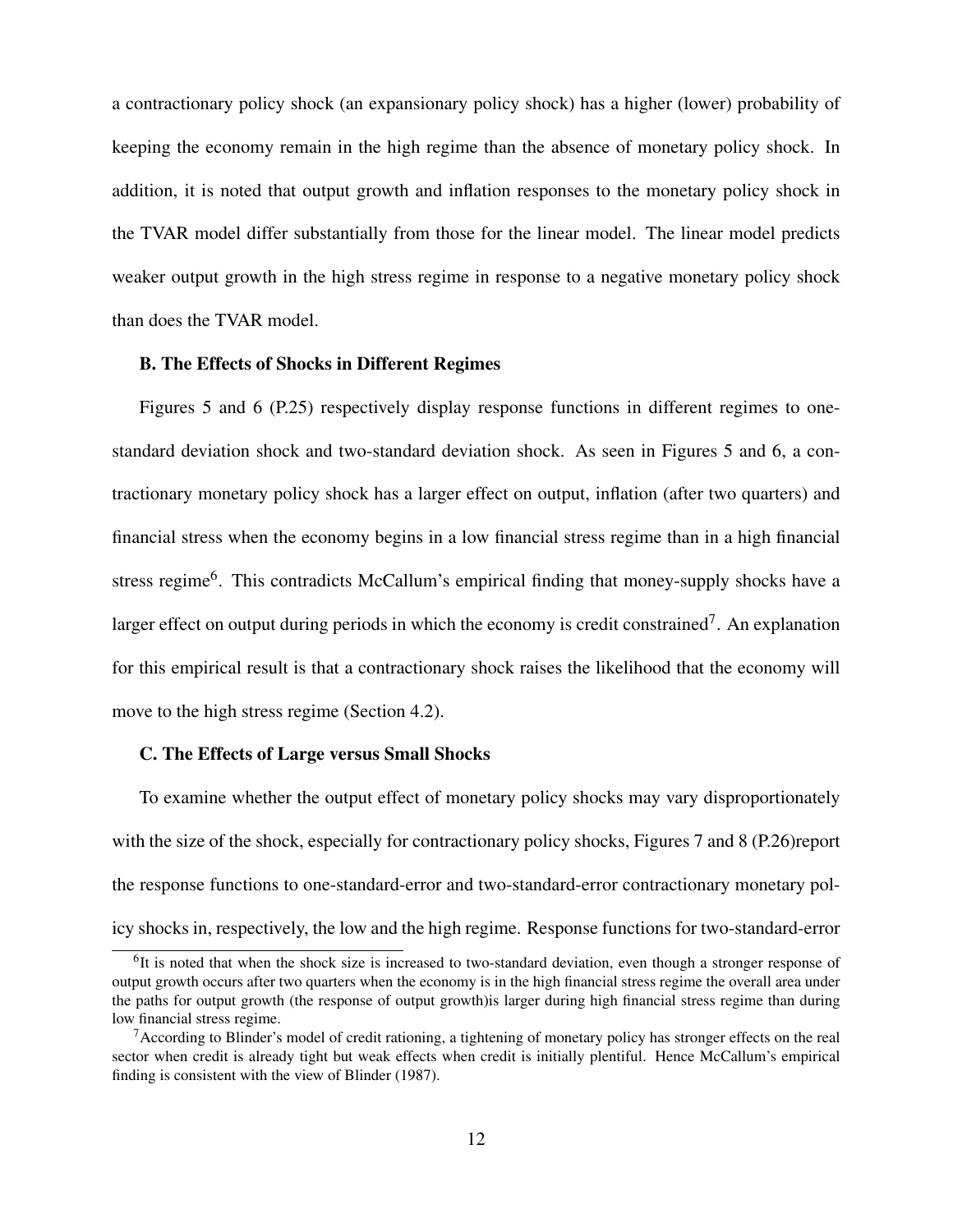shock are scaled down by a factor of two such that they can be directly compared with the responses to a one-standard-error shock (but unlike in Figure 3, they are not multiplied by negative one). The main conclusion is that impulse responses are not very different. The response of output may be slightly more pronounced in the short-run and a bit less pronounced after two quarters in the case of a large shock, but these differences are barely significant.

### 4.2 The Impacts of Monetary Policy Shocks on the Transition Probability between the Low and High Regimes

In this section, we study the impact of monetary policy shocks on the probability of a transition between the two regimes. We ask the following questions: Suppose that the economy is currently in a low financial stress regime, does a contractionary monetary policy shock increase the probability of moving from the low regime to the high regime? Similarly, does an expansionary monetary policy shock increase the probability of moving from the high regime to the low regime?

Given the information set  $\Sigma_{t-1}$  at time  $t-1$  and a particular realization of an exogenous shock  $U_t$  at time *t*, the probabilities of being in the high or low financial stress regimes are respectively,

$$
Pr[I(c_{t+k-1} > \gamma)|\Sigma_{t-1}, u_t],
$$
\n(4)

and

$$
Pr[I(c_{t+k-1} \le \gamma)|\Sigma_{t-1}, u_t]. \tag{5}
$$

The probabilities in equations (4) and (5) can be estimated respectively by:

$$
\frac{1}{n}\sum_{i=1}^{n}I[c_{t+k-1}^{i} > \gamma | \Sigma_{t-1}, u_t],
$$
\n(6)

and

$$
\frac{1}{n}\sum_{i=1}^{n}I[c_{t+k-1}^{i} \leq \gamma|\Sigma_{t-1}, u_t],\tag{7}
$$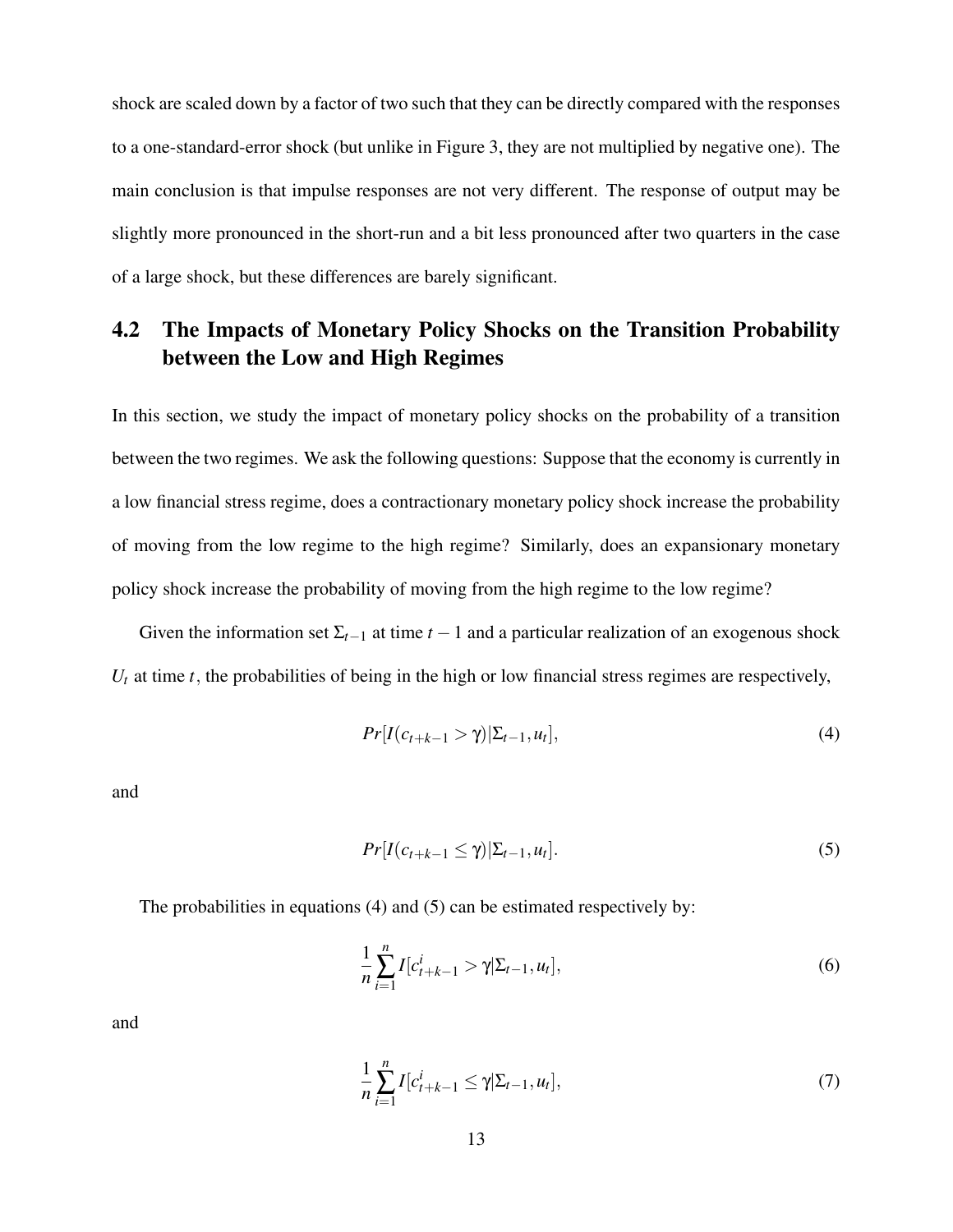where  $c_t^i$  $t_{t+k-1}$  represents a simulated realization of the threshold variable<sup>8</sup> at period *k* for the given initial information set,  $\Sigma_{t-1}$ , and shock  $u_t$ . We also consider a case where the real overnight rate is increased successively over three periods.

Intuitively, the baseline simulations produce an estimated probability of moving to the high financial stress regime conditional on the economy initially being in the low financial stress regime, without the information about the occurrence of a particular shock. On the other hand, stressed simulations produce an estimated probability conditional on the occurrence of a particular shock. Hence, comparing the probability of the stressed scenario with the probability of the baseline scenario provides information on the possible impact of monetary policy shocks.

Figure 9 (P.27) plots the estimated transition probability from the low regime to the high regime. For comparison, the probability of being in the high regime in the absence of a monetary policy shock is also plotted. Figure 9 indicates that large contractionary (two-standard-deviation) monetary policy shocks can substantially increase the likelihood of switching to the high financial stress regime, while large expansionary (negative two-standard-deviation) monetary policy shocks substantially decrease the likelihood. The maximum impacts of contractionary monetary policy shocks on the transition probability occur one quarter after the shocks. The probability then begins to fall, and trails off gradually. These results suggest that monetary policy shocks have an impact on the FSI and play an important role in the evolution of financial stress regime. Figure 9 shows that successive (two-standard-deviation) increases in the interest rates are associated with a larger increase of the transition probability.

Figure 10 (P.27)shows the estimated transition probability from high regime to low regime. We observe from Figure 10 that large expansionary (negative two-standard-deviation) monetary policy

<sup>&</sup>lt;sup>8</sup>A common way of calculating probability forecasts is to assume the conditional distribution in the error term as a given conditional distribution. However, such probability forecasts may be quite misleading when the predictive conditional distribution is not the true conditional distribution.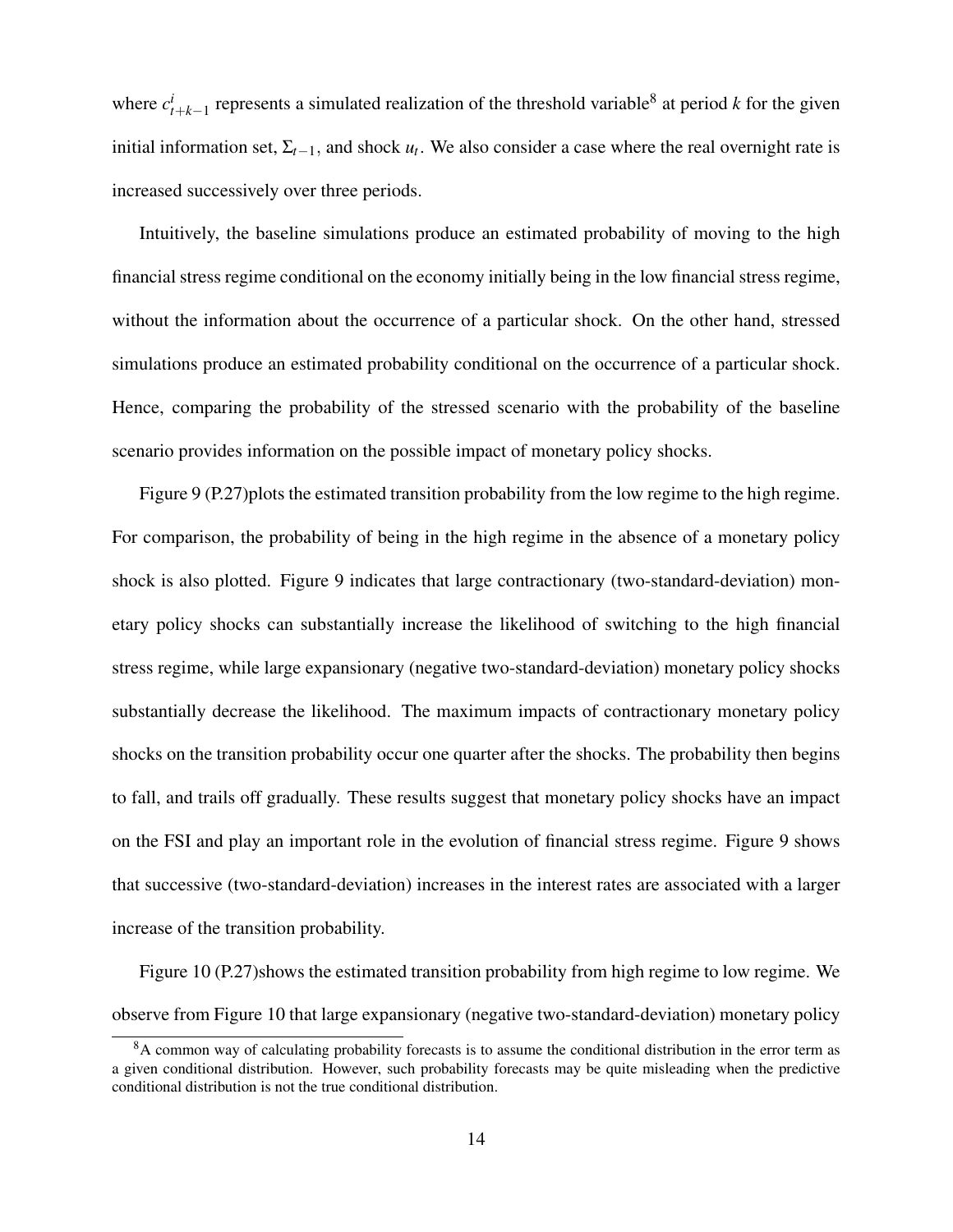shocks can substantially increase the likelihood of being in the low financial stress regime. The effects of monetary policy shocks on the probability of moving from a high financial stress regime to a low financial stress regime is substantial.

## 5 Conclusion

Using a threshold vector autoregression to capture nonlinear relationships in the data, we find evidence that a regime change occurs if financial stress conditions cross a critical threshold. The empirical findings of this study show that regardless of the initial level of the financial stress conditions, output growth and inflation respond more strongly to contractionary monetary policy shocks than to expansionary monetary policy shocks, while the responses of the overnight rate and FSI to contractionary monetary policy shocks are not significantly different from the responses to expansionary monetary shocks.

The asymmetric response of output to monetary policy shocks is consistent with the results of Cover (1992) who found that negative monetary shocks have stronger effects than positive monetary shocks.

However, we do not find evidence that responses to large shocks are disproportionate when compared with responses to small shocks. Responses to monetary policy shocks seem proportional to the size of the shock in both high-stress and low-stress regimes.

We also find that monetary policy shocks have a larger impact on output, inflation (after 2 quarters) and financial stress when the economy begins in a low financial stress regime than in a high financial stress regime. An explanation for this is that the shock raises the likelihood that the economy will move to the high stress regime. This contradicts Blinder's (1987) conclusion that a tightening of monetary policy may have stronger effects on the real sector when credit is already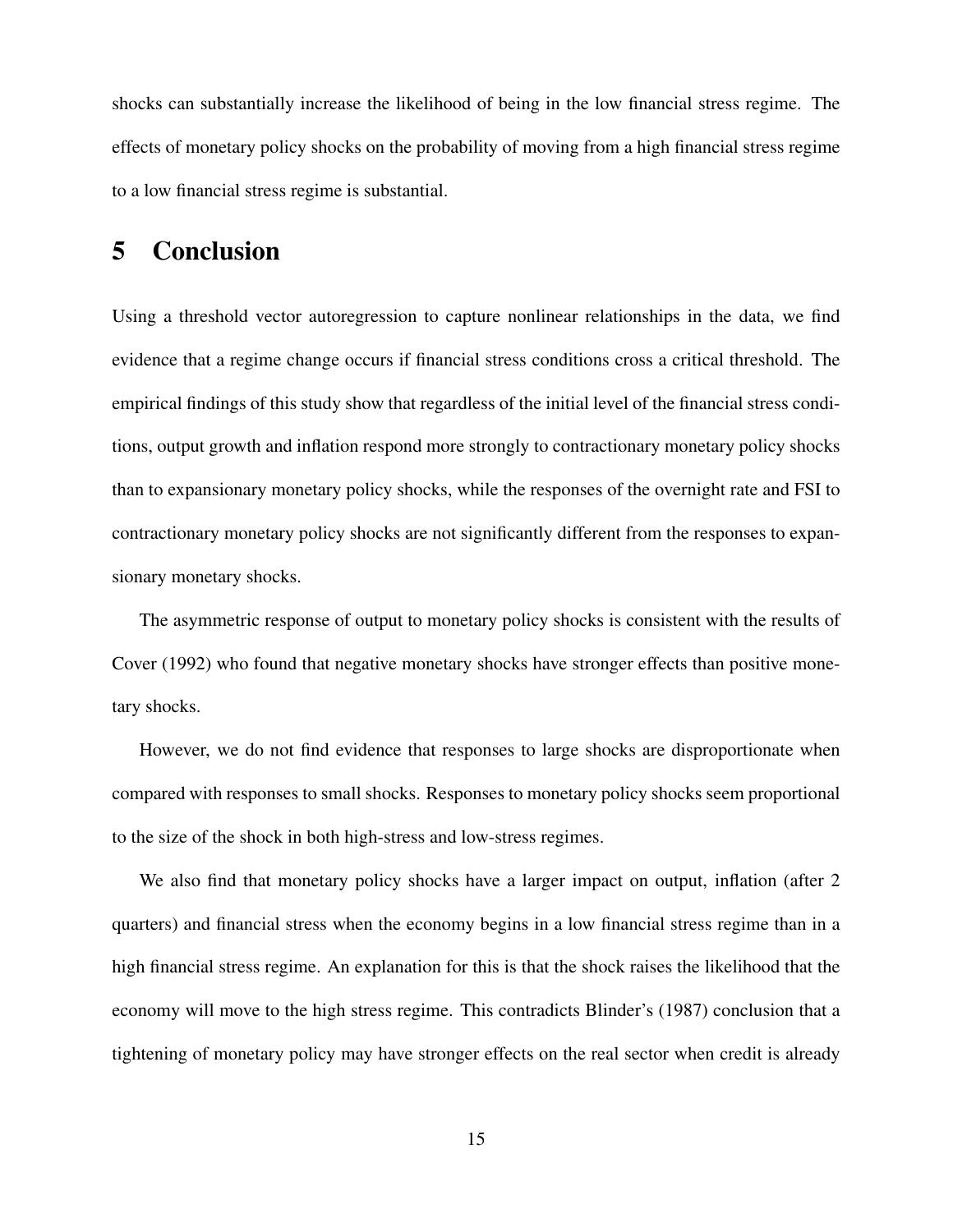tight.

Finally, we find that large contractionary monetary policy shocks can substantially increase the likelihood of switching to the high financial stress regime, while large expansionary monetary policy shocks substantially decrease the likelihood. In particular, successive increases in the interest rates are associated with an increase of the transition probability from a low regime to a high regime. These results that monetary policy shocks have substantial effects on the transition probability from the given regime to another indicate that monetary policy shocks feed back into Canadian financial stress conditions and play an important role in the evolution of financial stress regimes. One potential concern arises from the fact that the FSI contains information related to international financial markets (Canada/US exchange rate volatility, and U.S. 90-day treasury bill spread, etc.). The TVAR methodology used here does not easily allow us include international variables as exogenous factors that might explain movements in the FSI. Thus the estimated model presented here may overstate the impact of monetary policy on the transition probability between regimes. The question of how to add international variables into the model is left for future research.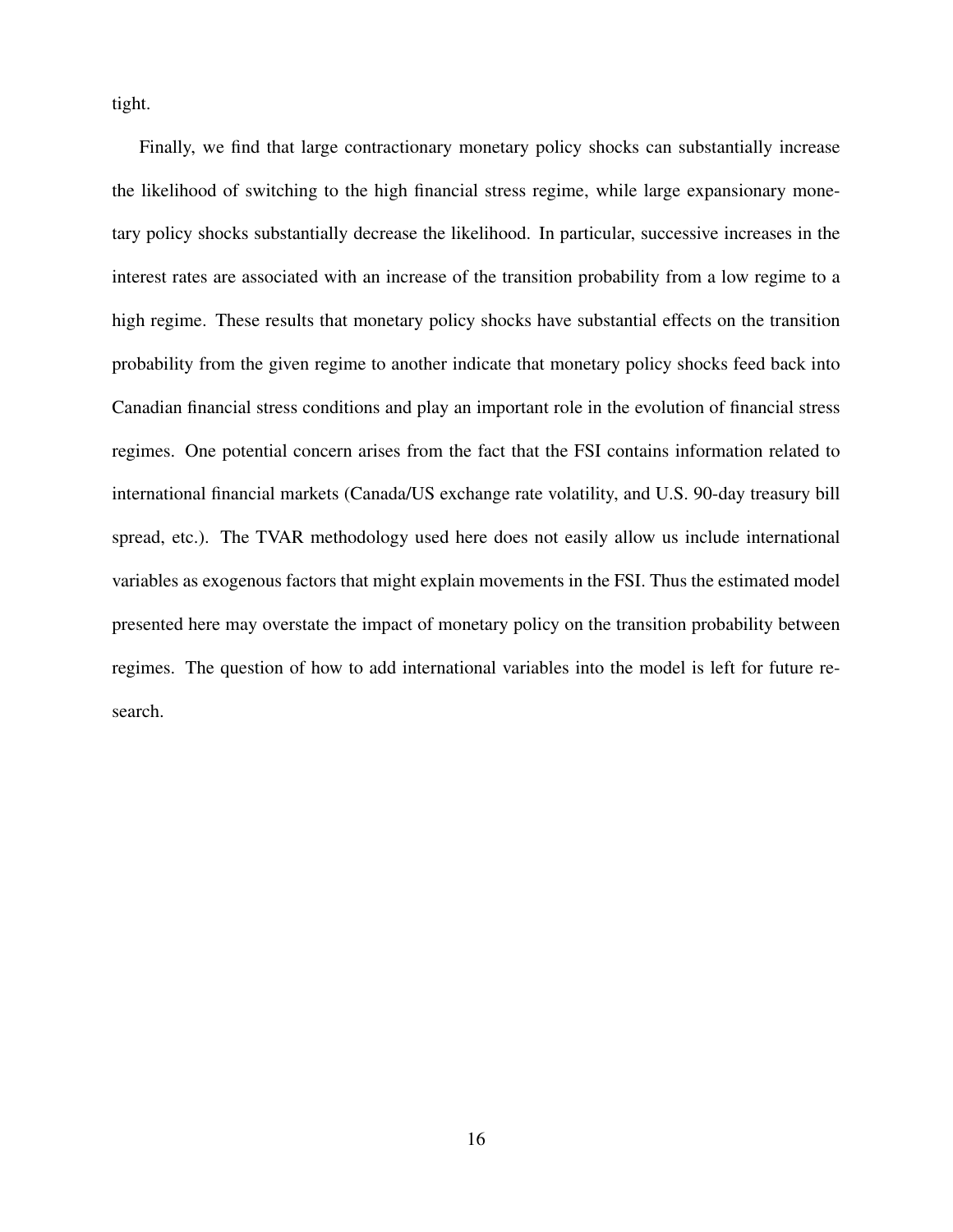## Appendix

The method for computing impulse response for the nonlinear model is similar to that described by Koop, Pesaran, and Potter (1996).

An impulse response function is defined as the effect of a one-time shock on the forecast of variables in a particular model. The response of a variable following a shock must be compared against a baseline"no shock" scenario. That is, the impulse response function can be expressed as

$$
E[Y_{t+k}|\Sigma_{t-1}, U_t] - E[Y_{t+k}|U_t]
$$
\n(A.1)

where *k* is the forecasting horizon,  $U_t$  is the shock and  $\Sigma_{t-1}$  are the initial values of the variables in the model, and  $E[\cdot]$  is the expectations operator. The impulse response function must be computed by simulating the model. The nonlinear model generating the *m*−dimensional variable *Y* is assumed to be known. The shock to the *i* −*th* variable of *Y*, occurs in period, and reswponses are computed for *l* periods thereafter. The shock is a one or two standard deviation shock. The following algorithm is used:

1. Pick a history  $U_{t-1}^r$ . The history is the actual value of the lagged endogenous variables at a particular date.

2. Pick a sequence of  $(k-$  dimensional)shocks  $u_{t+n}^b$ ,  $n = 0, ..., q$ . The shocks are drawn with replacement from the estimated residuals of the model. The shocks are assumed to be jointly distributed. As a result, if date  $t's$  shock is drawn, all  $k$  residuals for date  $t$  are collected.

3. Using  $U_{t-1}^r$  and  $u_t^b$  $t_{t+k}$ , simulate the evolution of  $Y_{t+k}$  over  $n+1$  periods. Denote the resulting baseline path  $Y_{t+k}$ ,  $k = 0, 1, ..., n$ .

4. Substitute  $u_{i0}$  for the  $i_0$  element of  $u_t^b$  $t_{t+k}^b$  and simulate the evolution of  $Y_{t+m}$  over  $n+1$  periods. Denote the resulting path  $Y_{t+k}$  for  $k = 0, 1, \ldots, n$ .

5. Repeat steps 2 to 4 *B* times.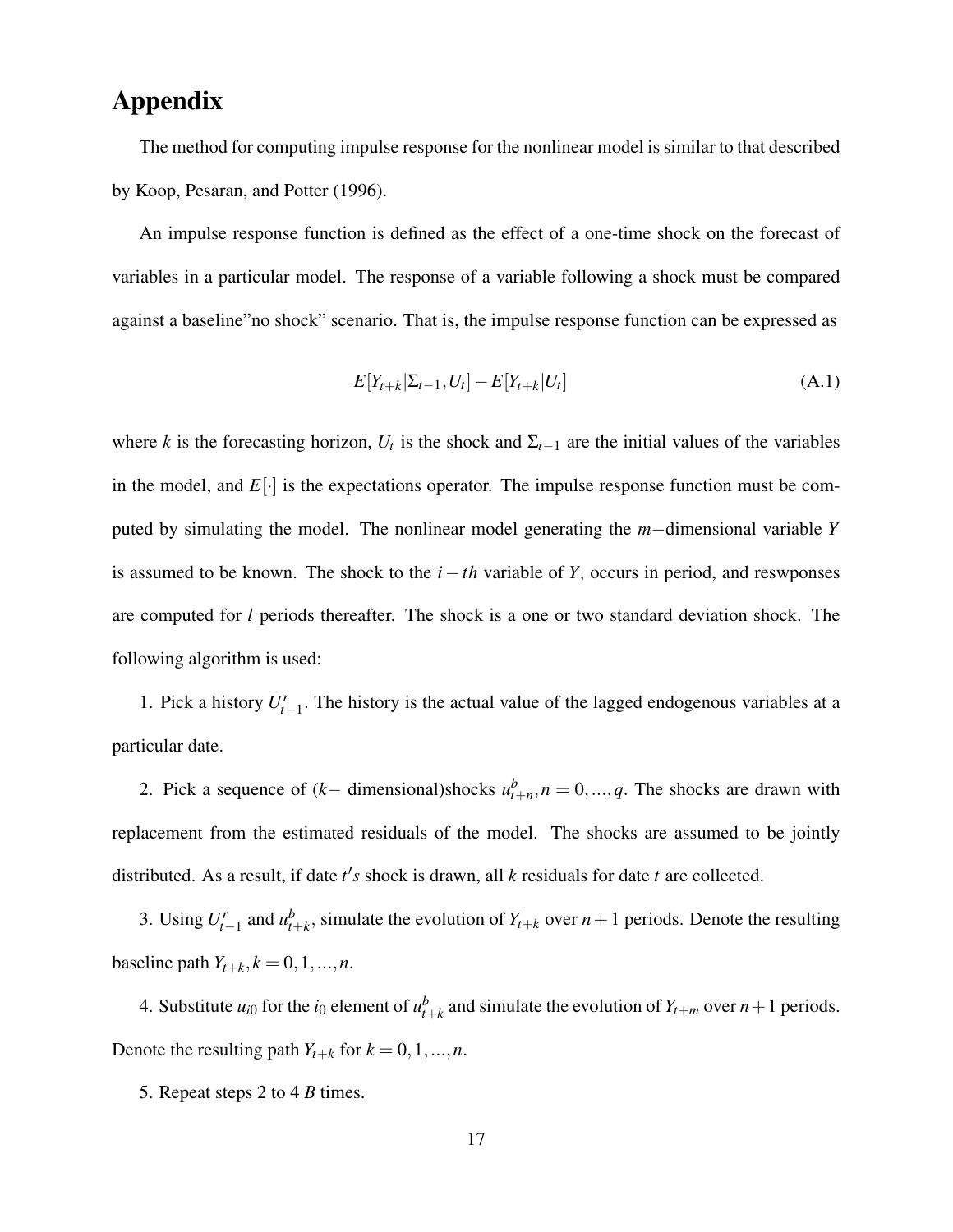6. Repeat steps 1 to 5 *R* times and compute  $Y_{t+k}(u_{i0}) = [Y_{t+n}(u_{i0}, \Sigma_{t-1}^r, u_{t}^b)]$  $(Y_{t+k}) - Y_{t+n}(\Sigma_{t-1}^r, u_t^b)$  $_{t+k}^{b})]/BR$ for the average impulse response function.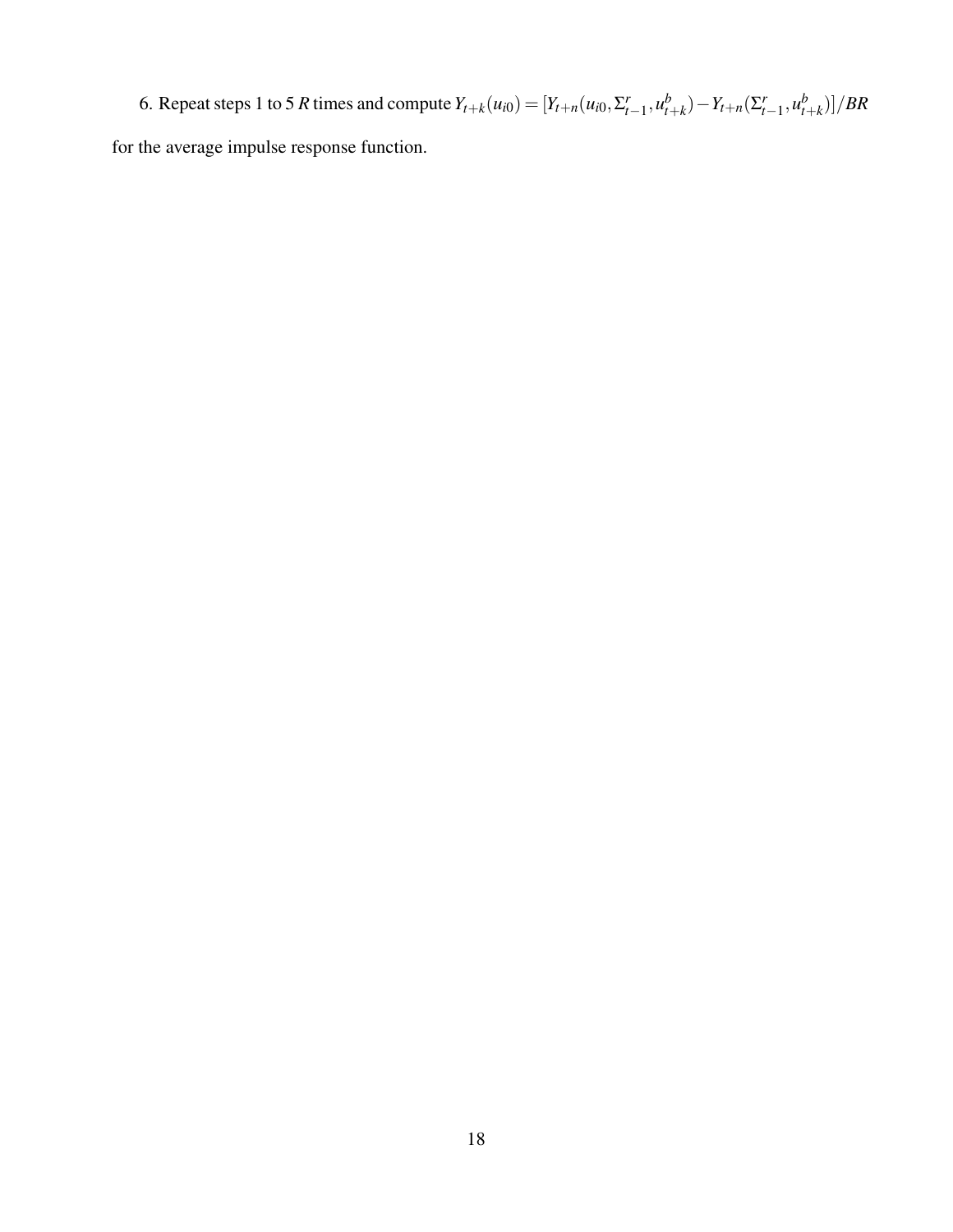## **References**

- [1] Atanasova, C. (2003)" Credit Market Imperfections and Business Cycle Dynamics: A Nonlinear Approach." *Studies in Nonlinear Dynamics and Econometrics*,Volume 7,Issue 4,Article 5.
- [2] Azariadis, C. and B. Smith (1998)"Financial Intermediation and Regime Switching in Business Cycles," *American Economic Review*, 64, 516-536.
- [3] Balke, N. (2000) "Credit and Economic Activity: Credit Regimes and Nonlinear Propagation of Shocks," *Review of Economic and Statistic*, 82, 344-349.
- [4] Bernanke, B. and M. Gertler (1989)"Agency Costs, Net Worth, and Business Fluctuations."*American Economic Review* , 79 (March 1989), 14-31.
- [5] Bernanke, B., M. Gertler, and S. Gilchrist (1996) "The Financial Accelerator and the Flight to Quality," *The Review of Economics and Statistics* , 78, 1-15.
- [6] Blinder, Alan S.(1987)"Credit Rationing and Effective Supply Failures." *Economic Journal 97*, June, 327-52.
- [7] Cover, J.(1992) "Asymmetric Effects of Positive and Negative Money-Supply Shocks ." *Quarterly Journal of Economics 107*, 1261-82.
- [8] DeLong, J. and L. Summers (1988)"How does Macroeconomics Policy Affect Output" *Brookings Papers on Economic Activity*, 433-494.
- [9] Laidler, D. (2007)"Financial Stability, Monetarism and the Wicksell Connection (The 2007 John Kuszczak Memorial Lecture)"*Mimeo, The University of Western Ontario*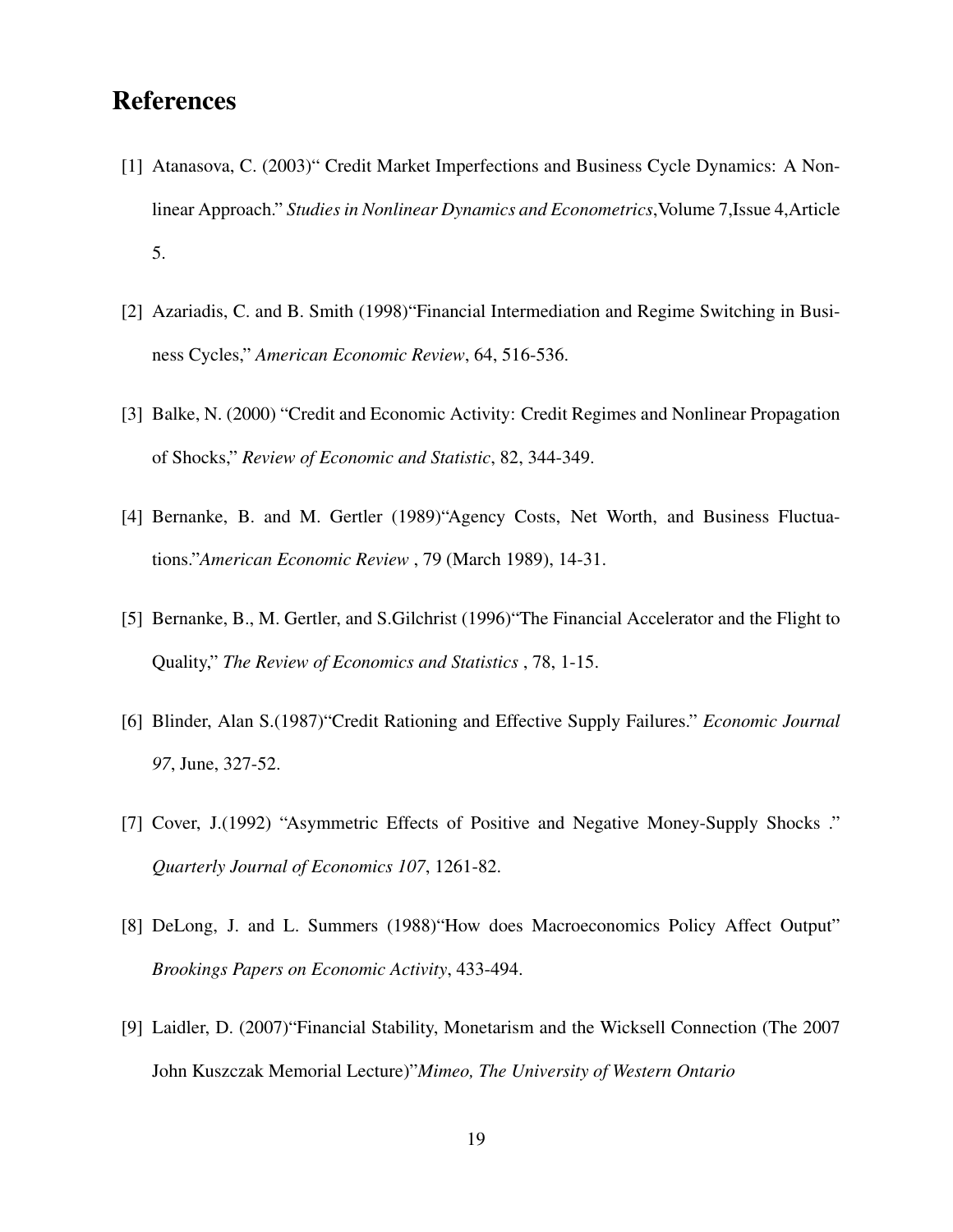- [10] Hansen, B. (1996) "Inference When a Nuisance Parameters Is Not Identified Under the Null Hypothesis" *Econometrica*, 64, 413-430.
- [11] Illing, M. and Y. Liu (2006)"Measuring Financial Stress in a Developed Country: An Application to Canada" *Journal of Financial Stability 2*, 243-56.
- [12] Kandil, M. (1995)"Asymmetric Nominal Flexibility and Economic Fluctuations." *Southern Economic Journal 61,* 674-95.
- [13] Karras, G.(1996) "Are the Output Effects of Monetary Policy Asymmetric? Evidence from a Sample of European Countries." *Oxford Bulletin of Economics and Statistics*, 58, 267-78.
- [14] Keynes, J. (1936) "The General Theory of Employment, Interest and Money." *London, Macmillan*.
- [15] Koop, G.M., Pesaran, H. and S.M. Potter (1996) "Impulse Response Analysis in Nonlinear Multivariate Models." *Journal of Econometrics 74*, 119-47.
- [16] McCallum, J.(1991)"Credit Rationing and the monetary Transmission Mechanism" *American Economic Review* , 81, 946-951.
- [17] Misina, M. and G. Tkacz (2008)"Credit, Asset Prices, and Financial Stress in Canada ." *Working paper of Bank of Canad, 2008-10.*
- [18] Morgan, Donald P. (1993)"Asymmetric Effects of Monetary Policy " *Federal Reserve Bank of Kansas City Economic Review 78*, 21-33.

Rhee, W. and R. Rich (1995) "Inflation and the Asymmetric Effects of Money on Output Fluctuations." *Journal of Macroeconomics,* No. 17 (4), 687-702.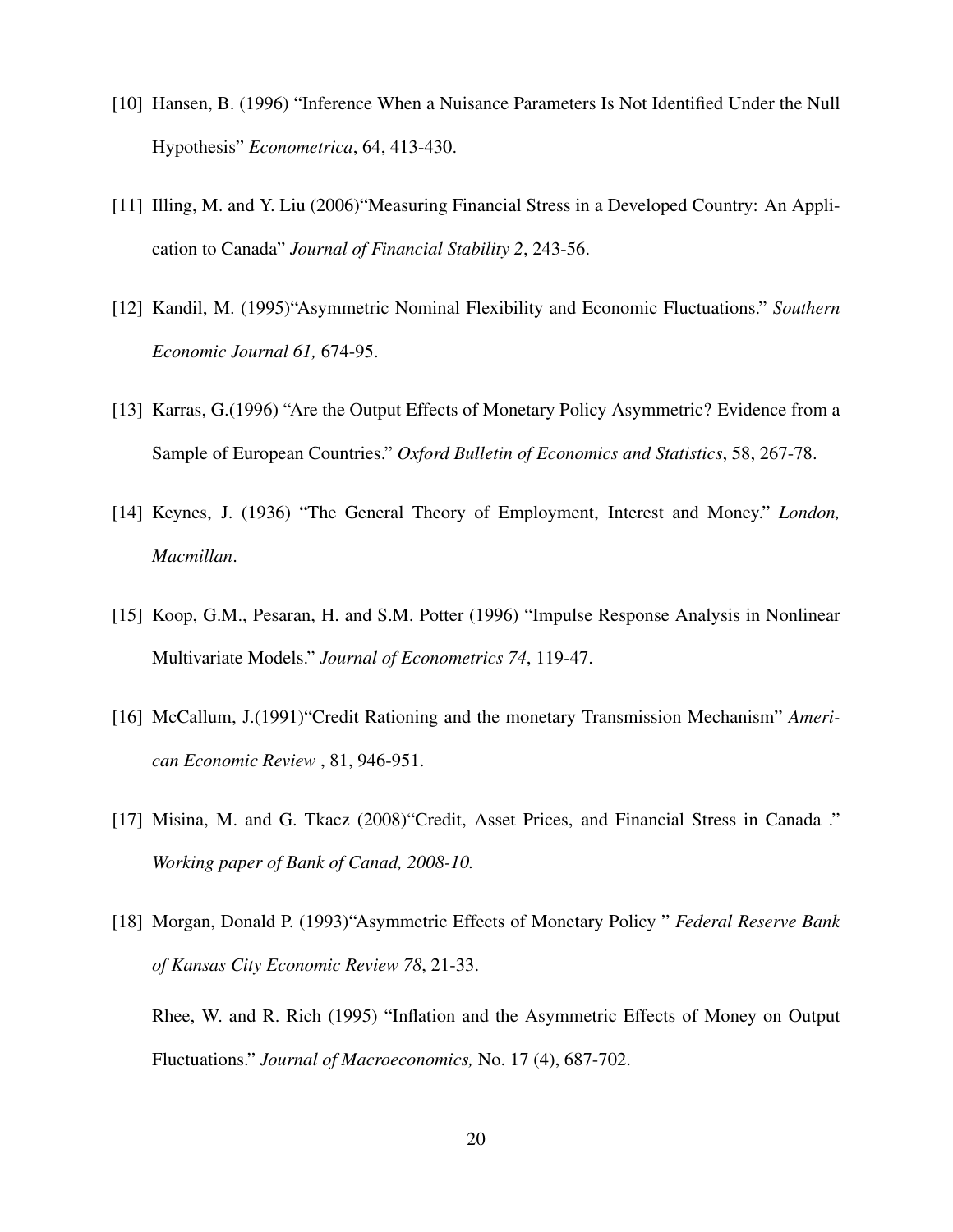- [19] Thoma, Mark A.(1994)"Subsample Instability and Asymmetries in Money-Income Causality." *Journal of Econometrics 64*, 279-306.
- [20] Weise, C(1999)"The Asymmetric Effect of monetary Policy: A Nonlinear Vector Autoregression Approach" *Journal of Money, Credit and Banking, 31*, 85-108.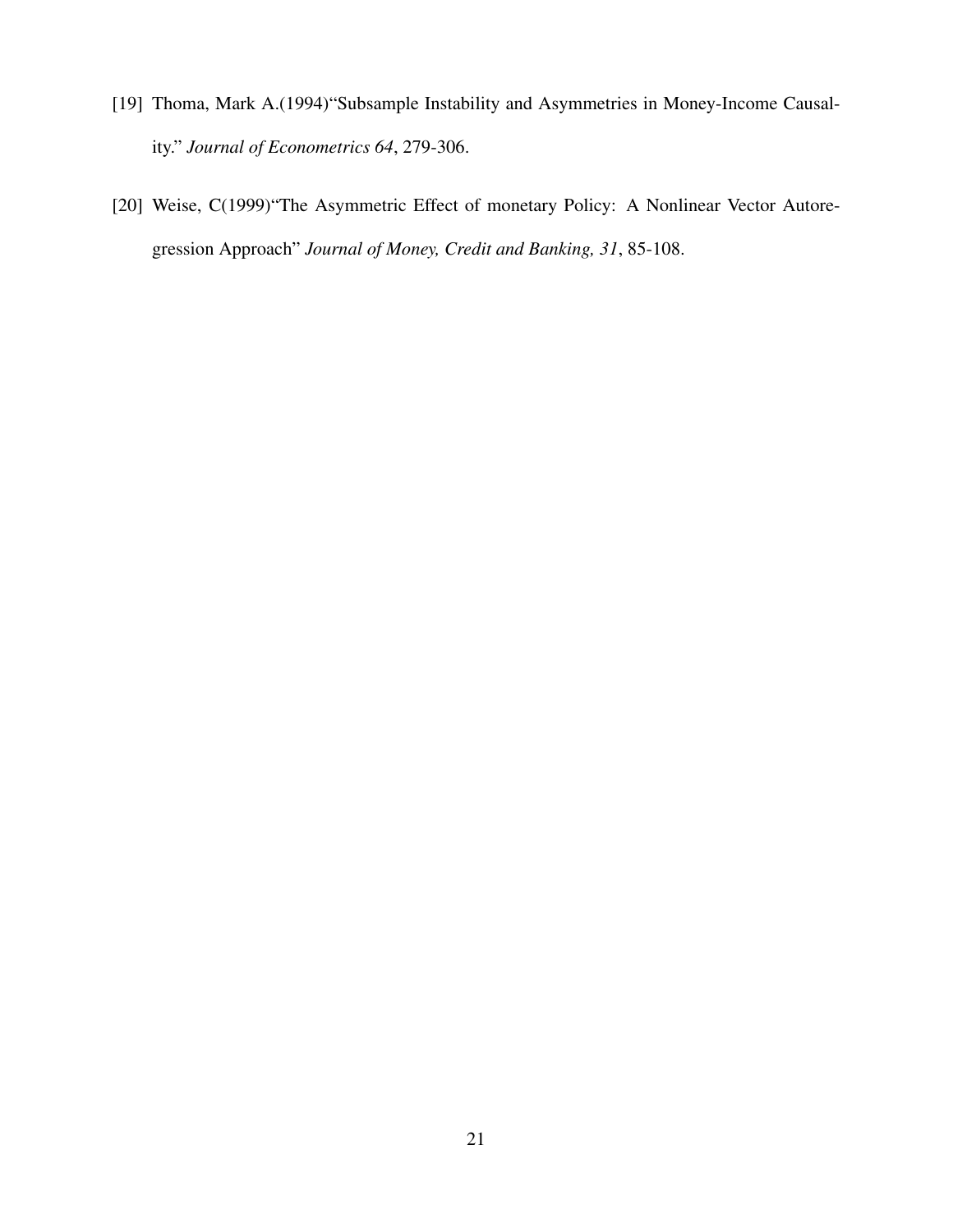## Figure 1: Time Series 1

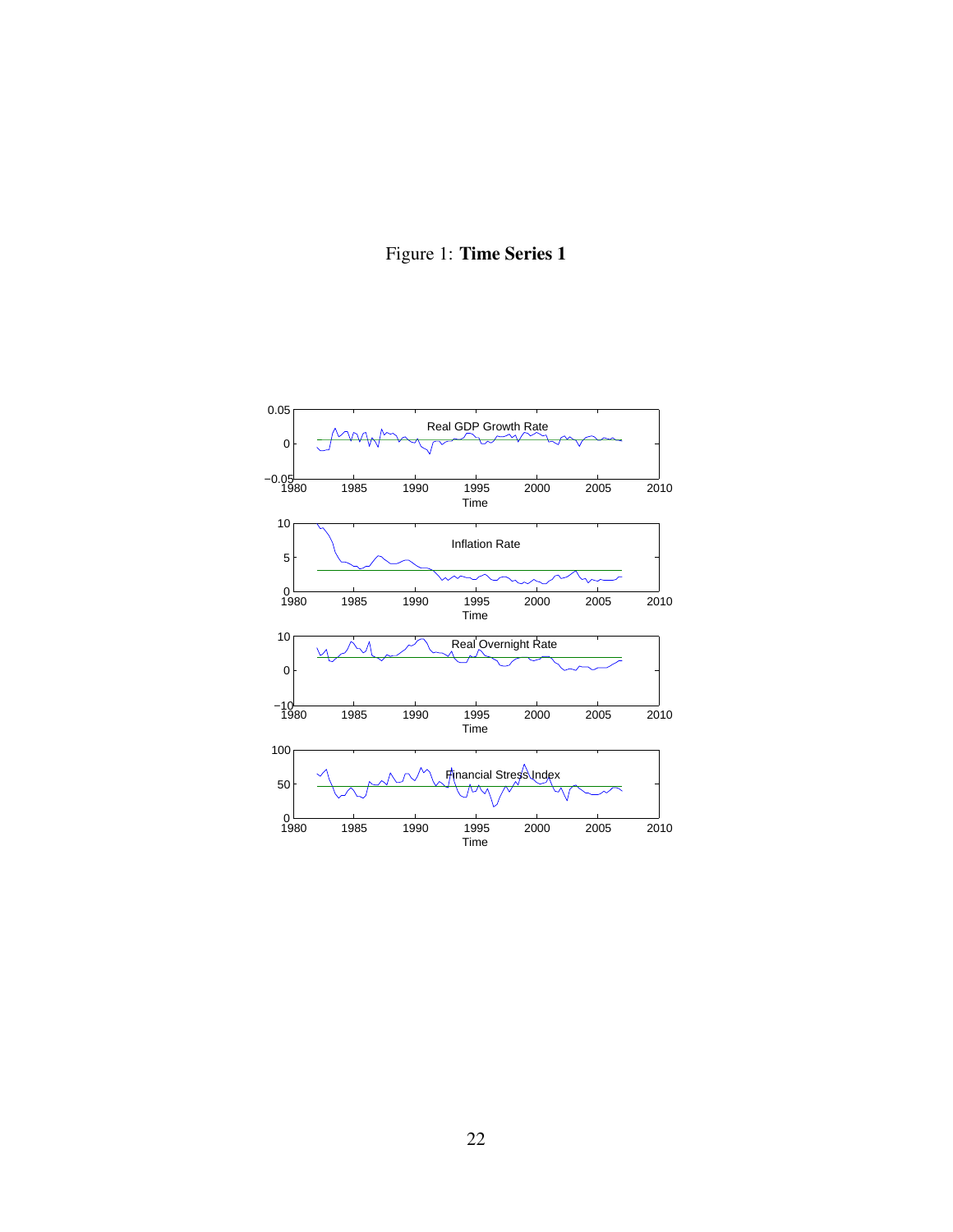

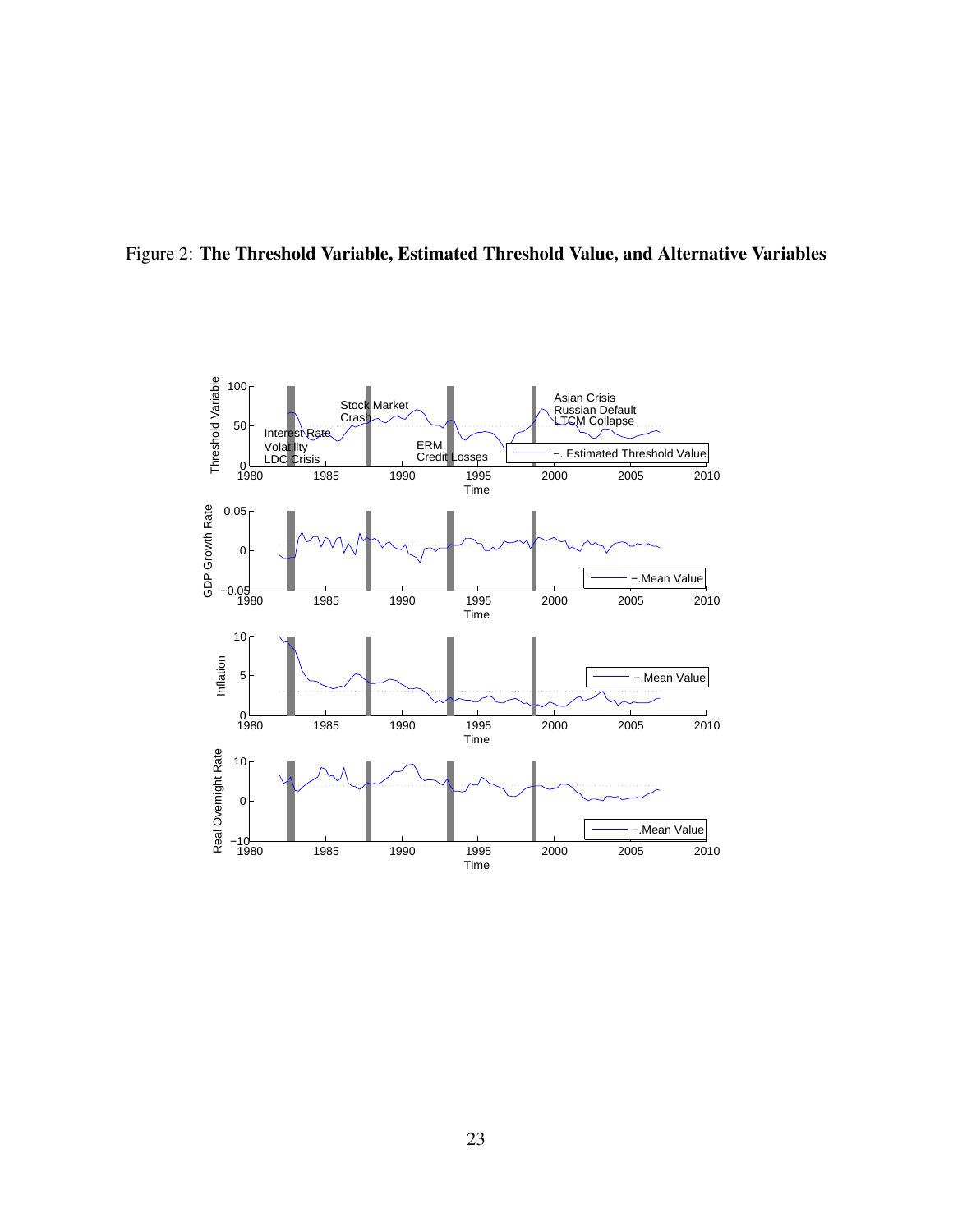

Figure 3: The Effects of Monetary Policy Shocks in the Low Regime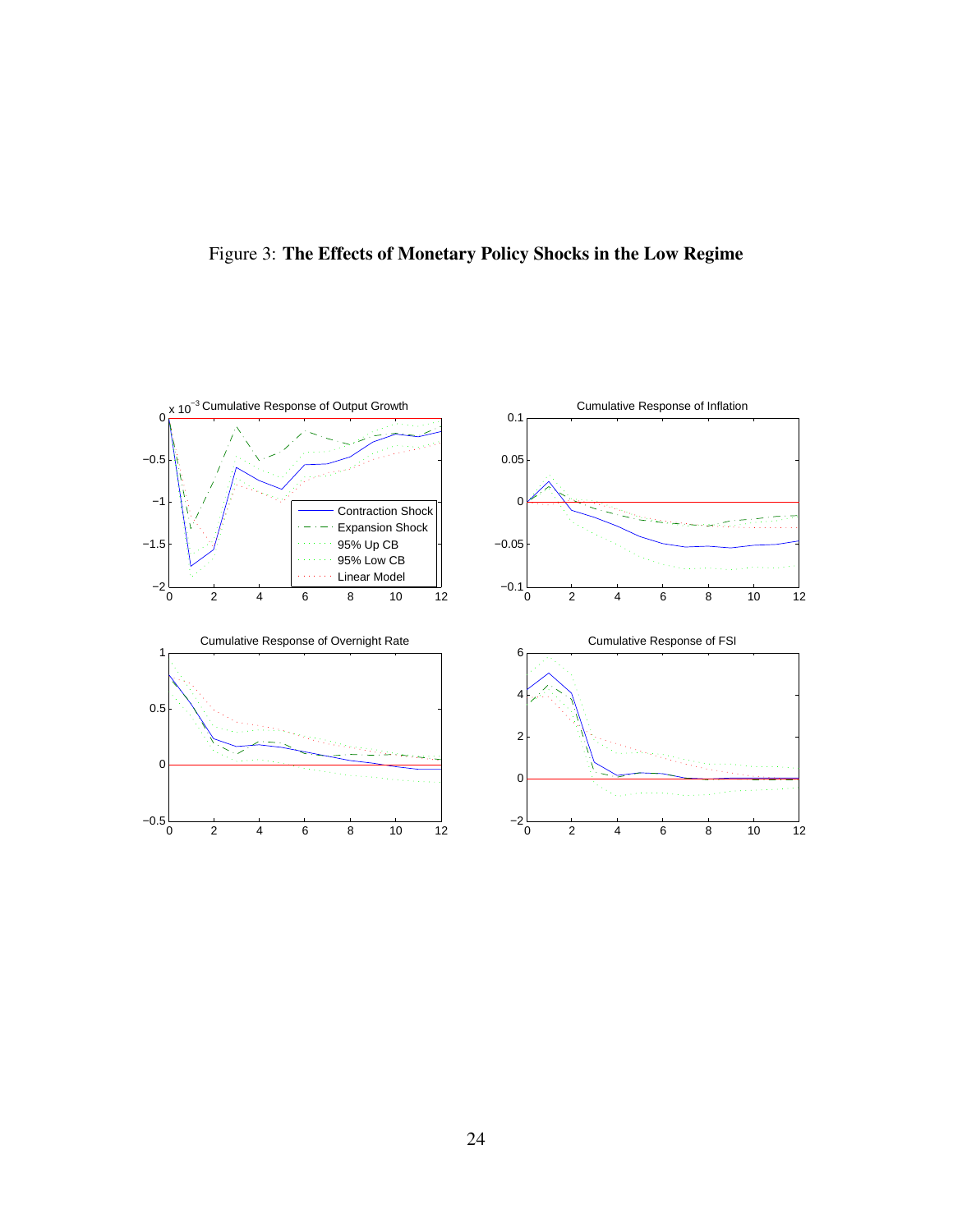

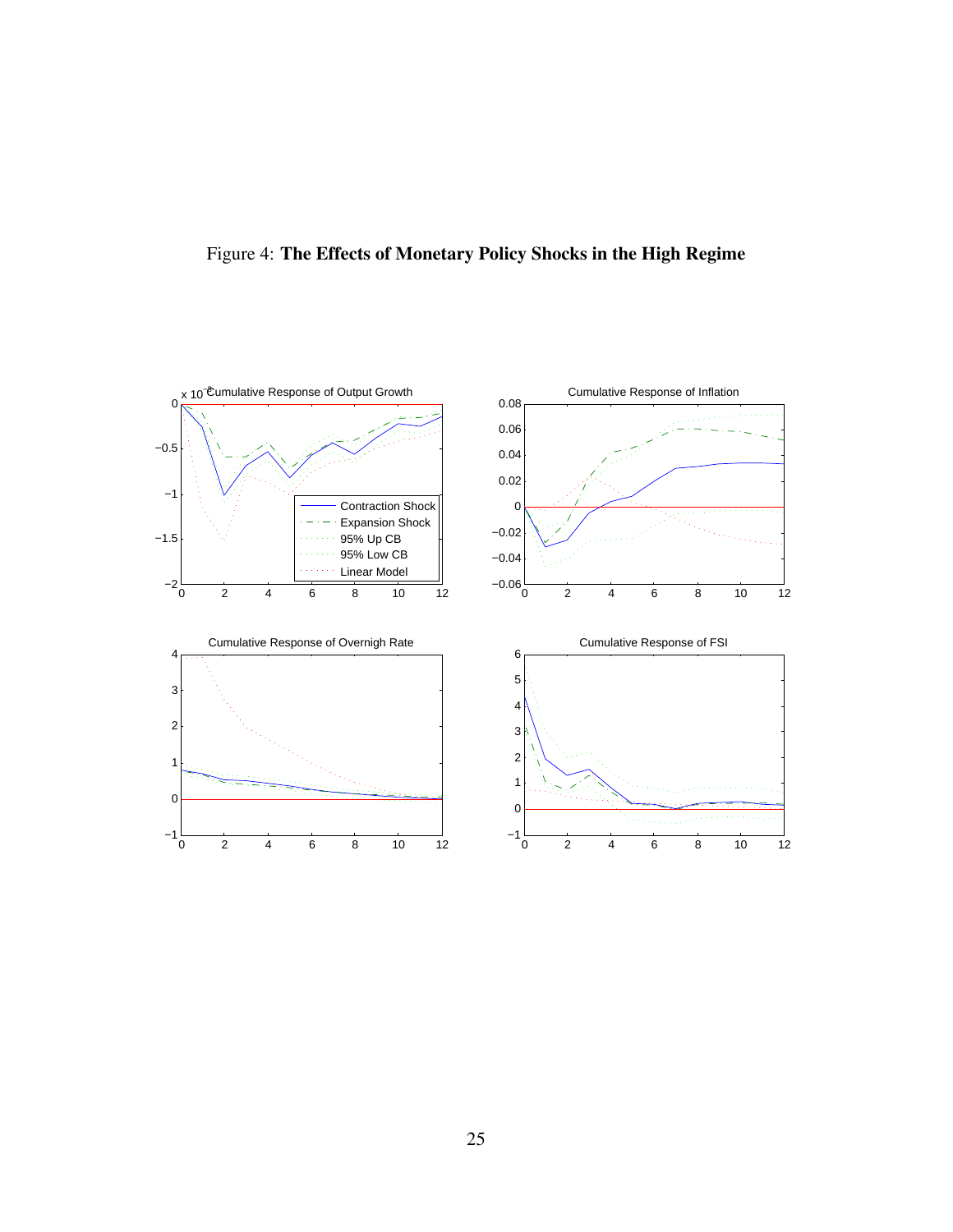

Figure 5: The Effects of Contractionary Monetary Policy Shocks at Different Initial States (1SD)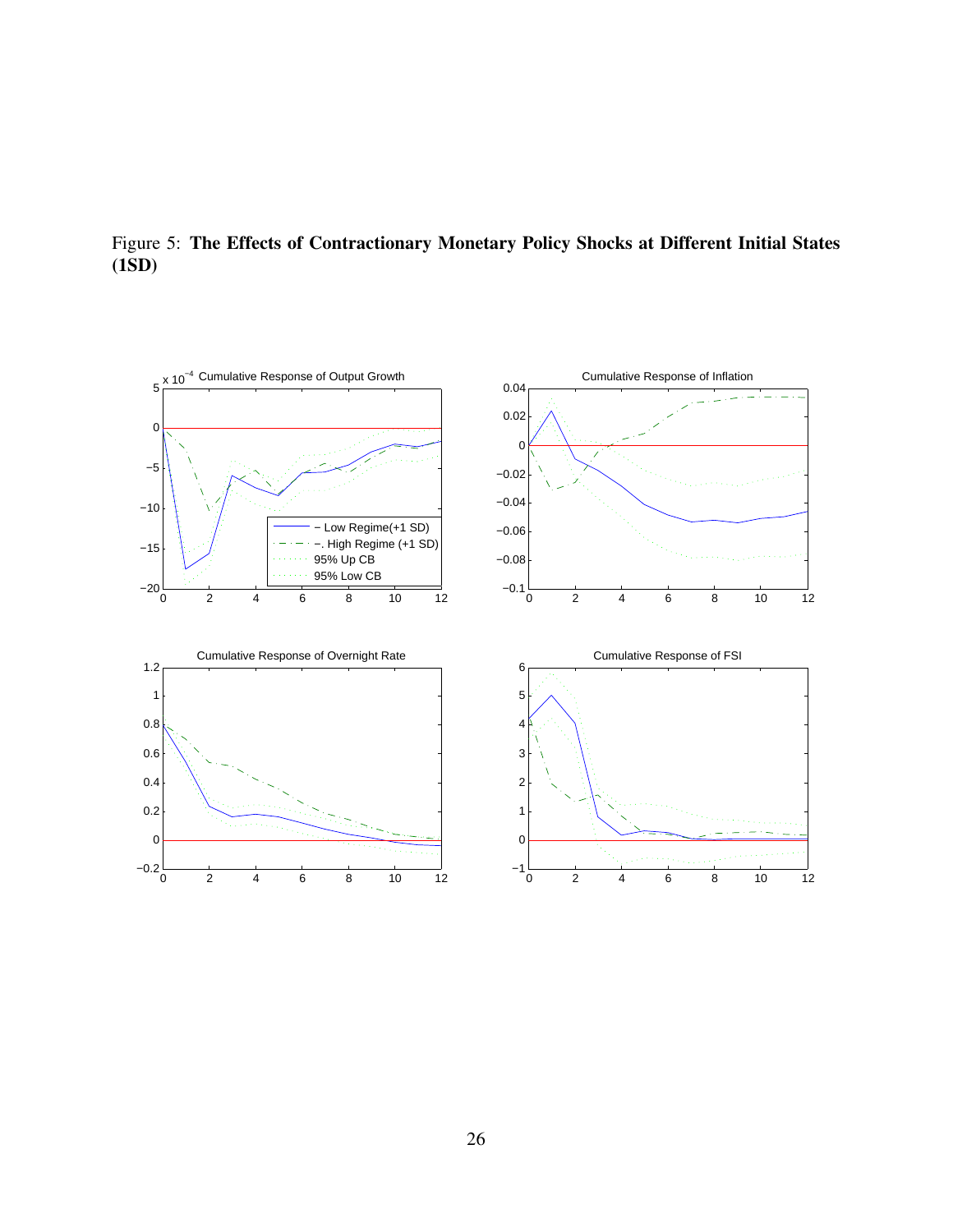

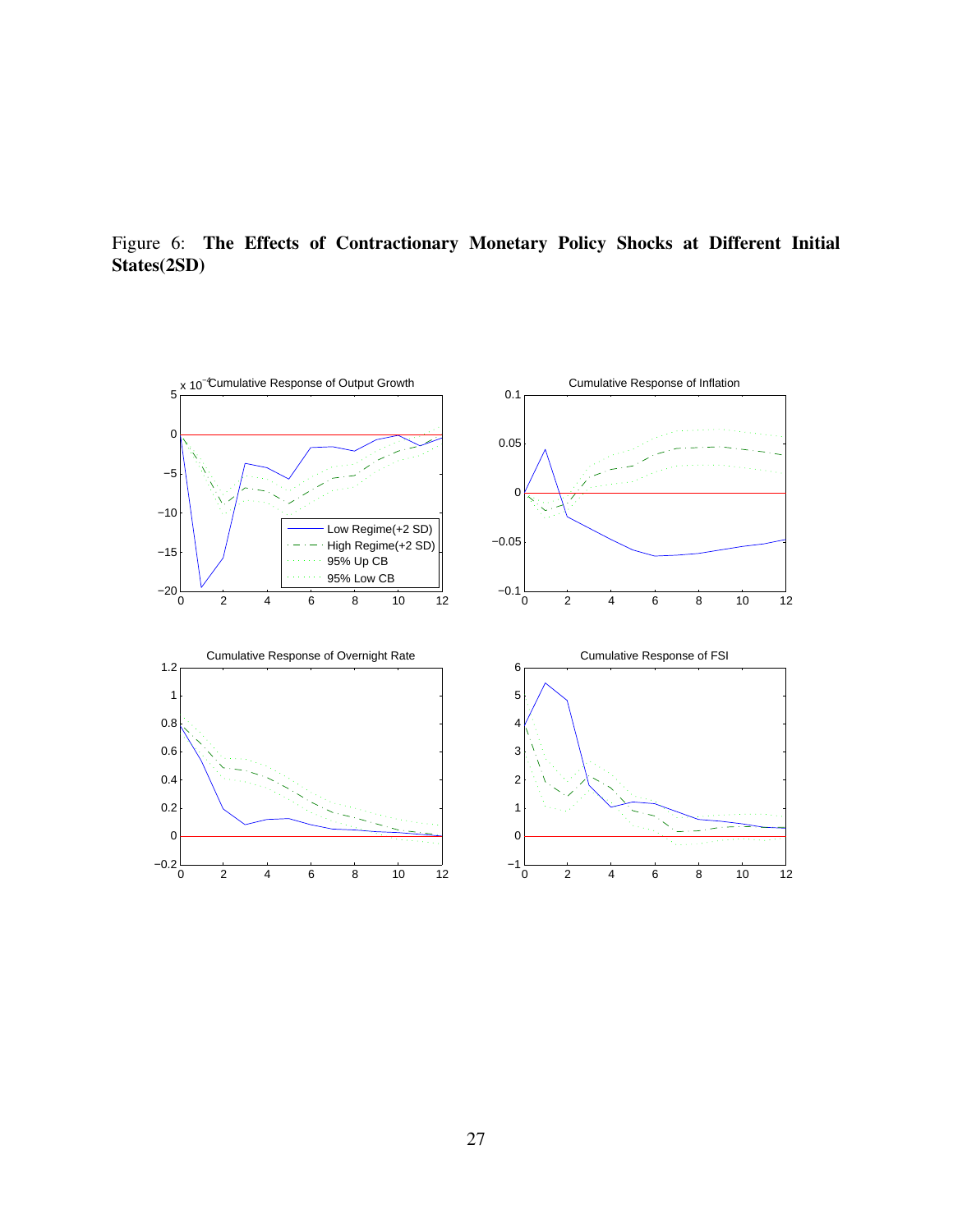

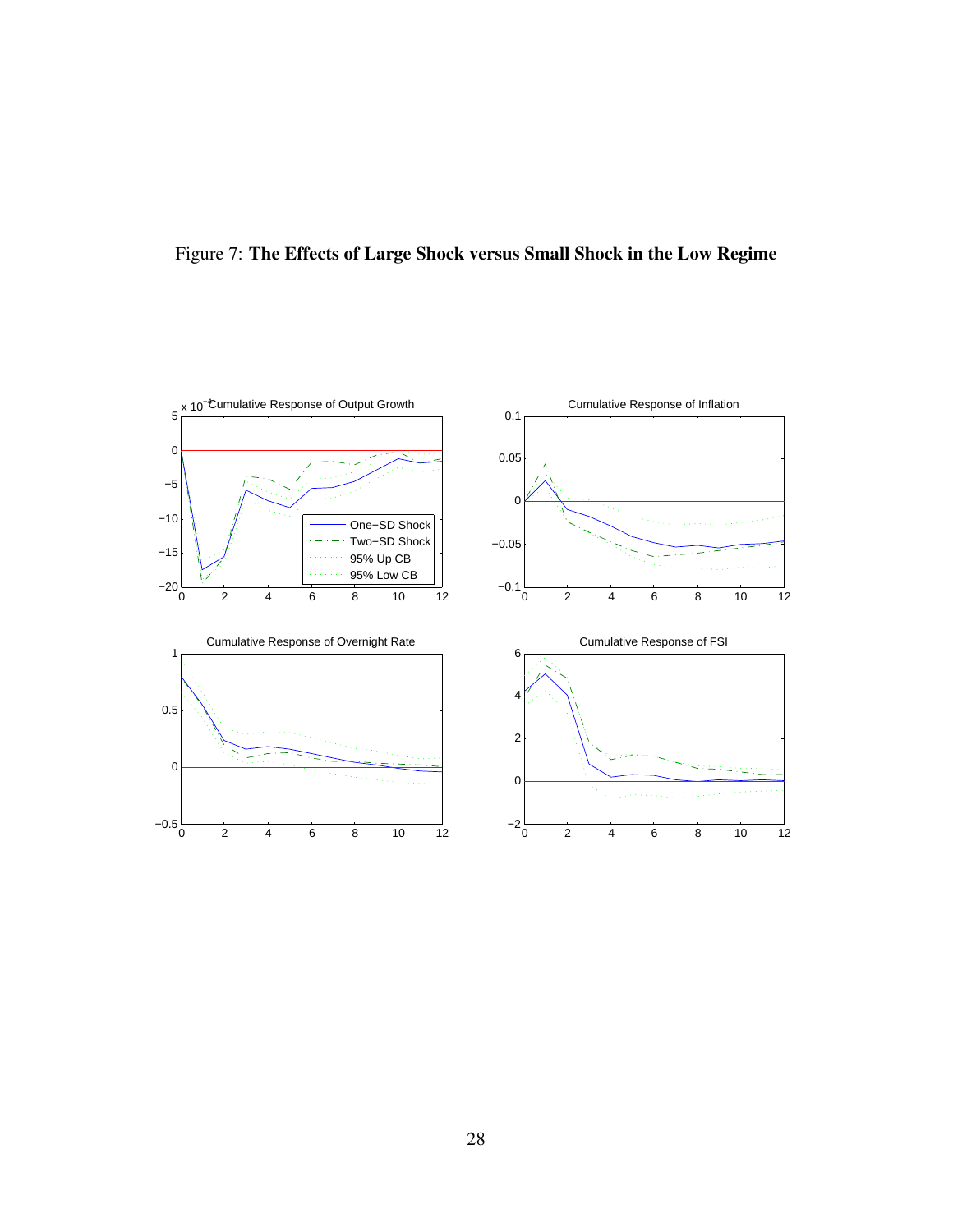

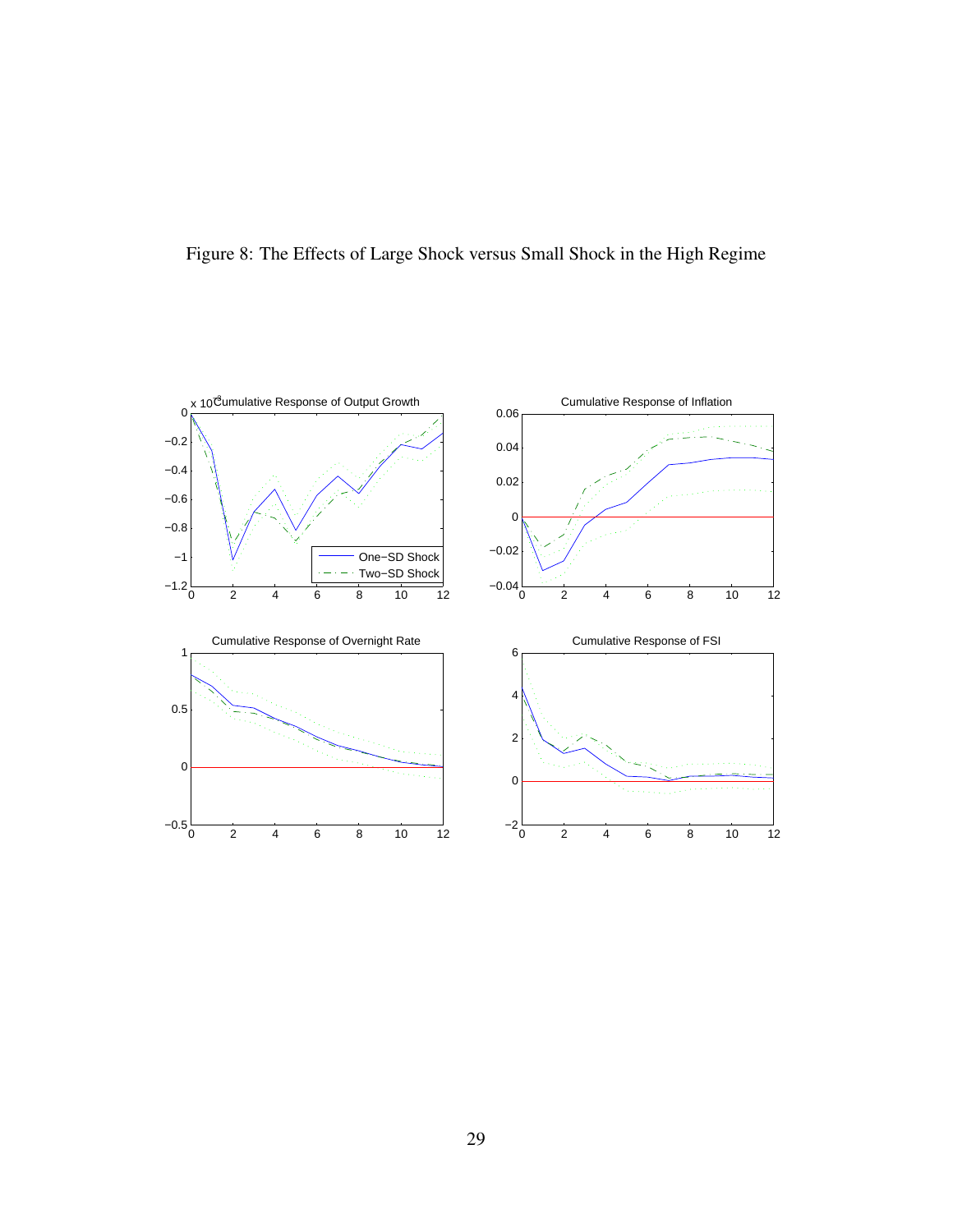